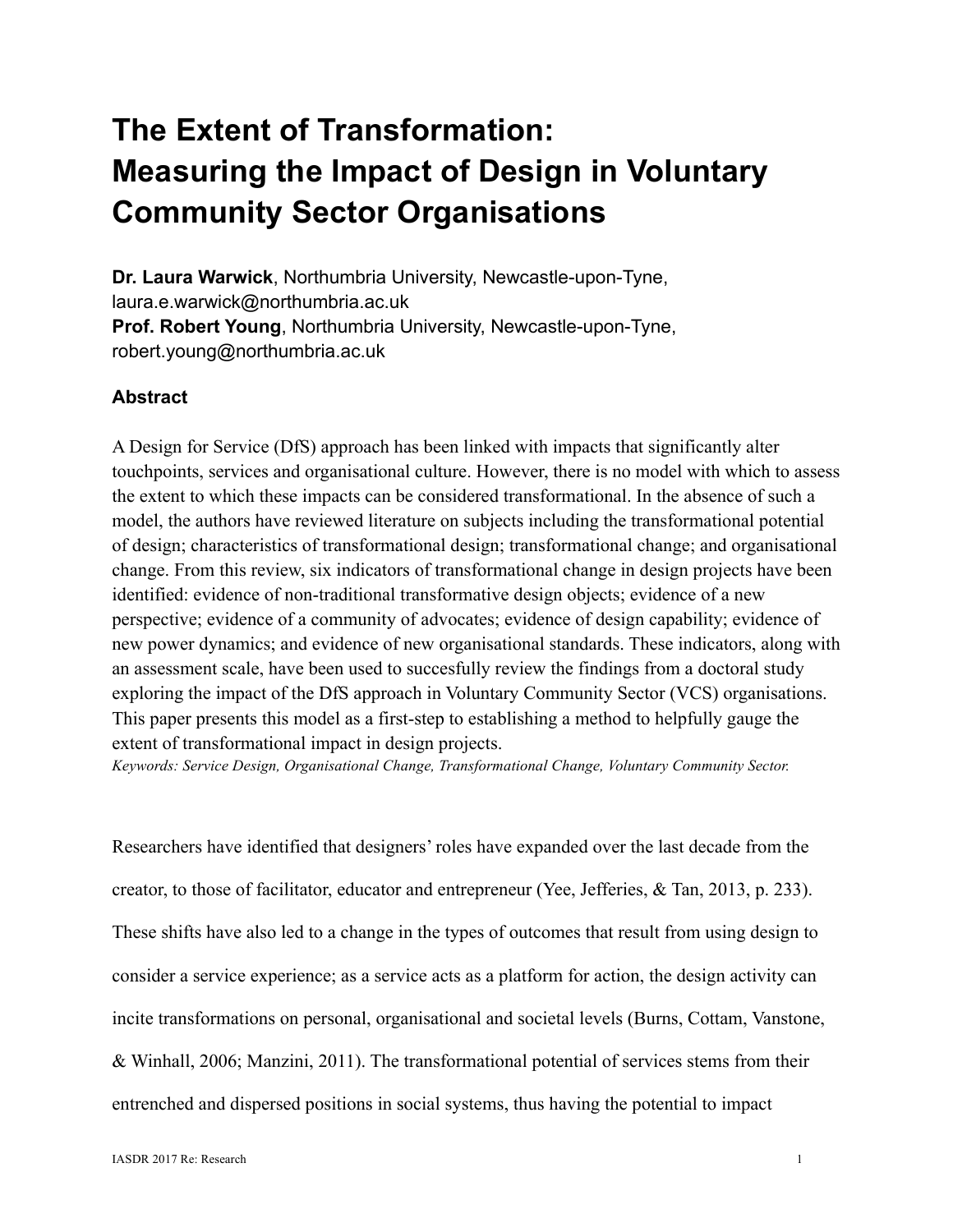individuals, families and communities by suggesting and encouraging new behaviours (Ostrom, 1996). However, it is only in contemporary literature that the transformative powers of Service Design have been formally recognised, with discourse exploring design's role in inciting fundamental change in organisations (Bate & Robert, 2007; Junginger, 2006; Junginger & Sangiorgi, 2009), communities (Blyth & Kimbell, 2011; Thackara, 2007), and policies (European Commission, 2009; Rudnick, Miller, Kimbell, & Philipsen, 2010).

The terms design and transformation have often been linked; Simon's (1969, p. 55) definition of design as "the transformation of existing conditions into preferred ones" is a pertinent example. However, it was not until Burns *et al*.'s paper in 2006 that this area of design practice was proposed as a separate discipline; Transformation Design. Since then, a growing number of UK consultancies have described themselves as 'transformers', be it of people (Snook, 2014), public services (Innovation Unit, 2014), strategies (Uscreates, 2014), or organisations and communities (Taylor Haig, 2014). Similarly, Yee, Jefferies and Tan (2013) collected 42 stories on the changes in design practice and identified that many interviewees talked about their role in transforming existing conditions, into preferred ones (Yee et al., 2013).

Despite this growing recognition of the transformational potential of Design, it has been difficult to quantify this value in these social contexts. There has been a conscious effort to attain financial impact from design programmes (Design Commission, 2013; Design Council, 2010), but the complex nature of service value can make it difficult to track the significance of a design intervention in monetary terms (Lievesley & Yee, 2011). As a result, case studies are the most common format used to explicate the value of the approach.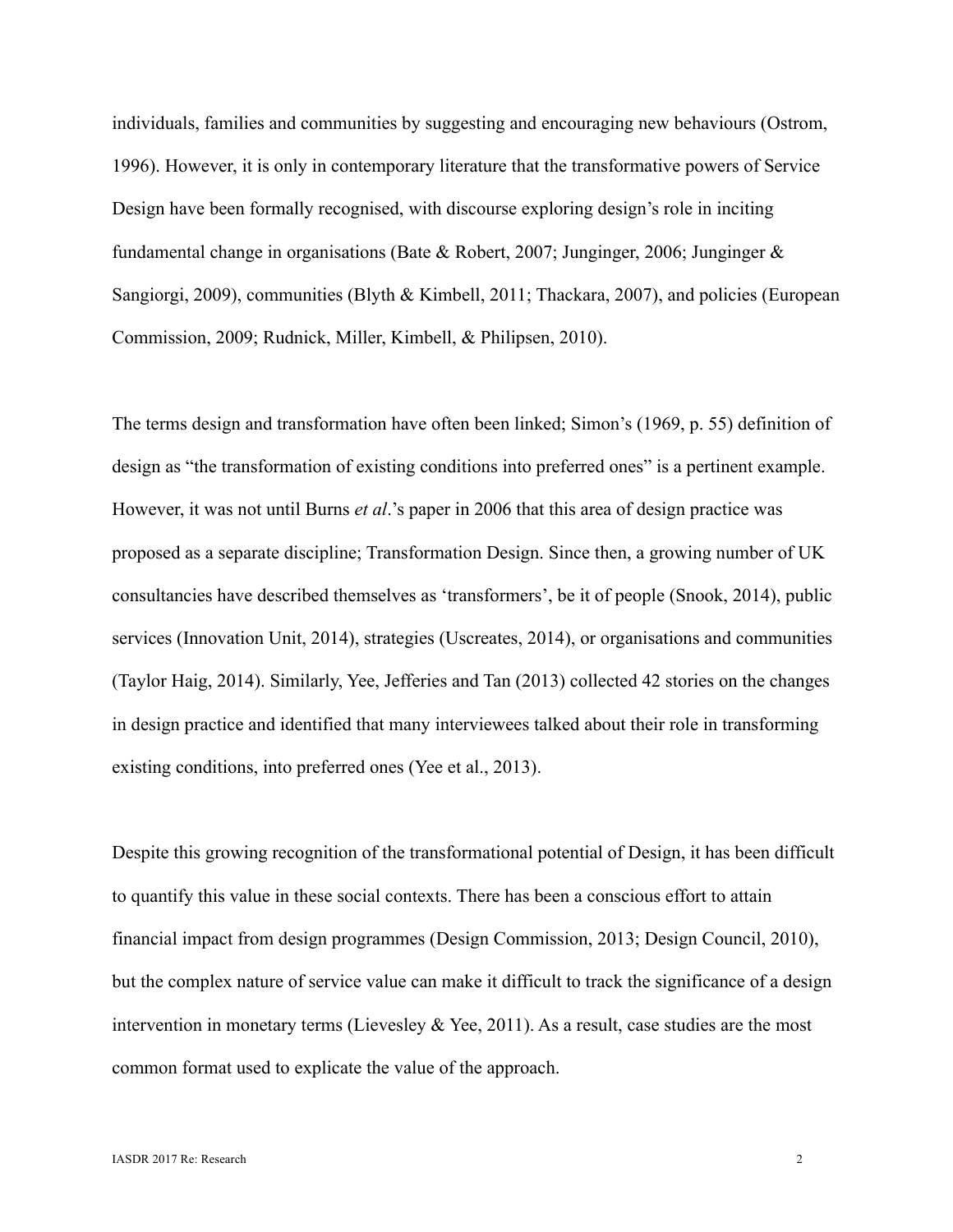In a recent doctoral inquiry exploring the value of a Design for Service (DfS) approach to Voluntary Community Sector (VCS) organisations (Author 1, 2015), the approach was introduced and applied within three VCS organisations in succession for a two-month period. In each organisation, data on the impact and perceived value of the approach to a range of stakeholders was captured during, immediately after, and in the year following the engagement. Stakeholders in Charities A and C reported outcomes that they considered to be 'transformational' as a result of using the DfS approach, whereas Charity B did not.

Without an existing model to measure the *extent* of transformation in design projects, it was not possible to establish if the perceived transformations in Charities A and C could be validated. Therefore, the authors conducted a literature review on subjects, including: the transformational potential of design, characteristics of transformational design, transformational change and organisational change. From this review, six indicators of transformational change in design projects were identified and used to gauge the extent of the transformation in each project setting.

This paper discusses the case study findings in relation to these six indicators, and proposes the model as a first-step in establishing the extent of the impact of design interventions in lieu of more traditional KPIs.

# **Research Study Methodology**

This paper draws its data from three case studies conducted as part of a Doctoral Inquiry where design was used for the first time to explore a VCS organisation's issue. The study adopted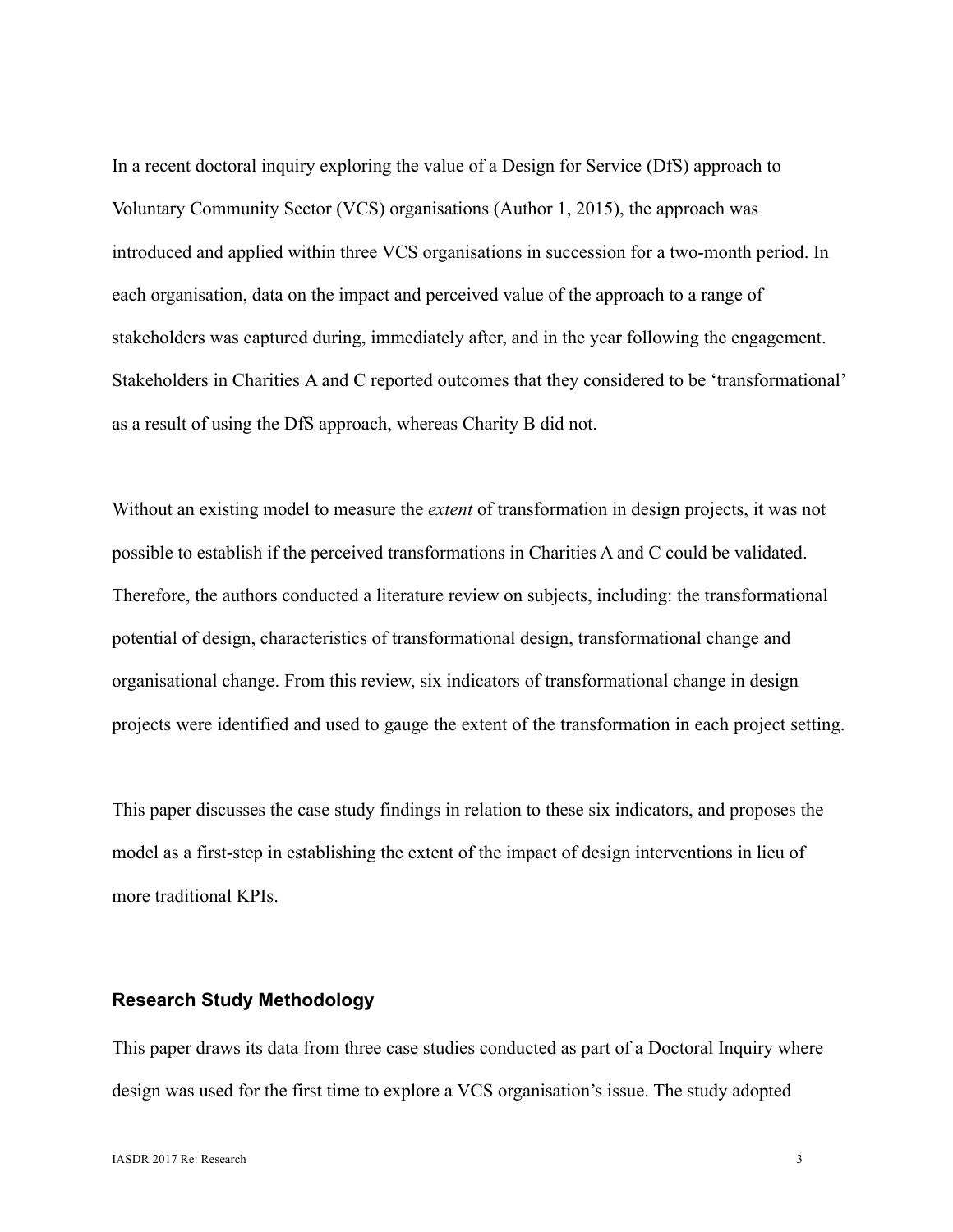Action Research (Lewin, 1946; McNiff & Whitehead, 2011) and an exploratory case study method (Yin, 2003) as the focal research methodology (Author 1, 2015). In each of the three charities, the designer worked with a variety of stakeholders; staff and volunteers who administer services directly to clients; middle management; and executive leadership. The design activity and its impact was captured though a mixture of: project meeting recordings, reflection-on-action documentation and semi-structured interviews conducted by an independent researcher to ensure honesty and transparency.

The three organisations, along with a brief description of the design activity and outcomes directly attributed to it, are described below in Table **1**:

|  |  | Table 1: A description of the charities, the design activity and the outcomes. |
|--|--|--------------------------------------------------------------------------------|
|  |  |                                                                                |

**Charity A** is a local organisation that is part of a UK federation (Network A). They provide mental health services across three boroughs in North East England.

| <b>Design Activity:</b>                        | <b>Design Outcomes:</b>                       |
|------------------------------------------------|-----------------------------------------------|
|                                                |                                               |
| - Co-design new 'empowerment' system that      | - System proposition used to shape new staff  |
|                                                |                                               |
|                                                |                                               |
| supports service users to progress on from the | roles, mission statement and policies.        |
|                                                |                                               |
| charity's provision, including a partnership   | - Co-design and tested service proposition    |
|                                                |                                               |
| service and associated touchpoints.            | - Used design process evidence to apply for a |
|                                                |                                               |
|                                                |                                               |
|                                                | successful £500k grant to deliver the system  |
|                                                |                                               |
|                                                | over three years.                             |
|                                                |                                               |
|                                                |                                               |

**Charity B** is a local charity registered with a national federation, hereafter named Network B. Operating in one borough in North East England, they provide a variety of community education services to all ages.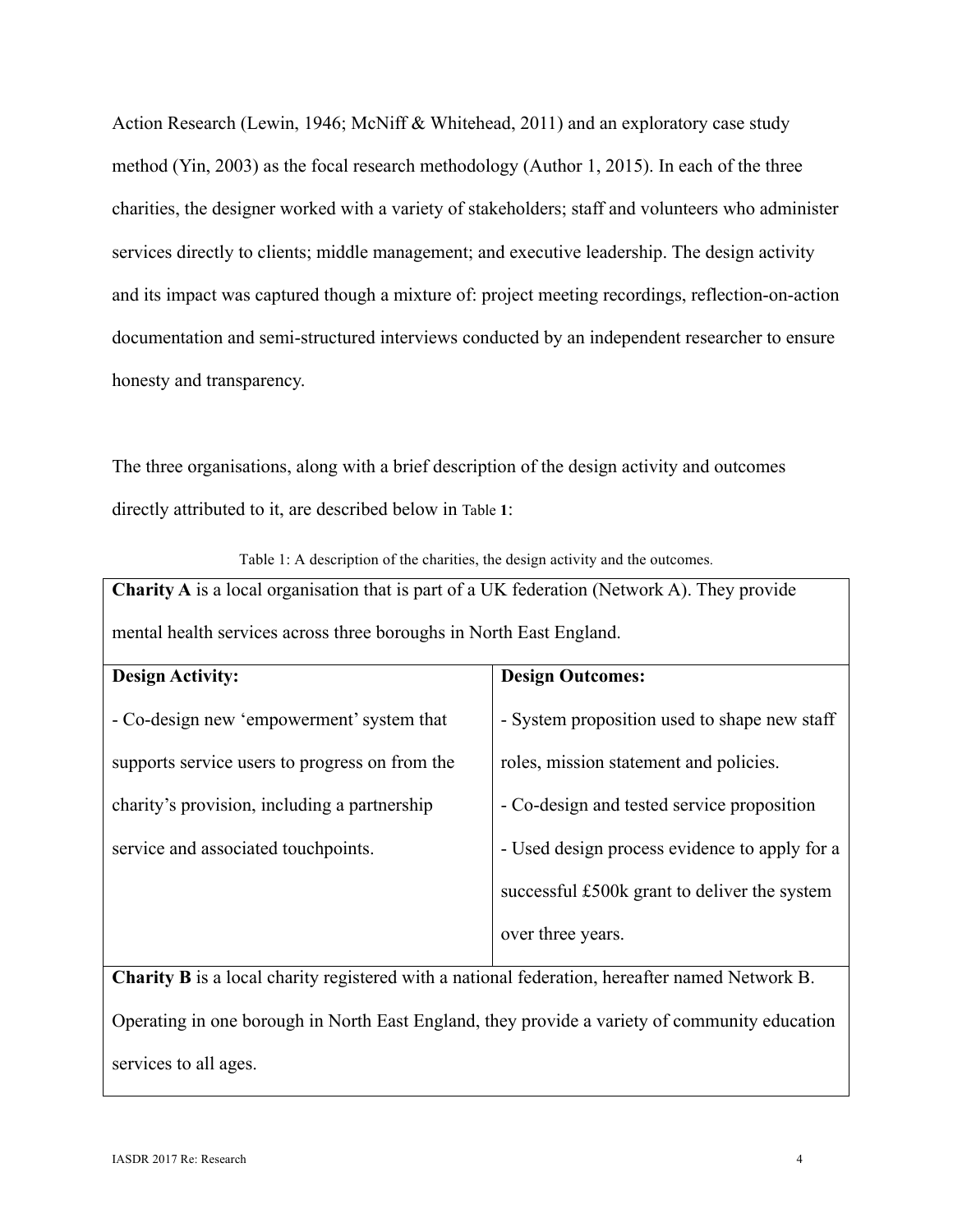| <b>Design Activity:</b>                            | <b>Design Outcomes:</b>                      |
|----------------------------------------------------|----------------------------------------------|
| - Conducted research into its earned income,       | - Findings helped to shape the service to be |
| particularly focusing on how it could improve its  | more customer-focused, resulting in a new    |
| membership system, which offered discounts on      | membership system, which resulted in an      |
| fitness, arts and children's services to the local | increase in memberships.                     |
| community.                                         | - Created a new membership brochure used     |
| - Ran co-design workshops to help co-create new    | to improve customer communication.           |
| membership structures and communication.           | - Design research insights report submitted  |
|                                                    | as part of a successful £190k grant          |
|                                                    | application.                                 |

**Charity C** is a national charity based in North East England. Their mission is to engage children in reading and they offer a variety of services, both directly to the public and through educational institutions, which address this aim.

| - Conducted design research into the visitor     | - Research findings contributed to two         |
|--------------------------------------------------|------------------------------------------------|
| experience in their building, communicated in a  | successful grant applications totalling £1.9m. |
| series of experience maps and a report.          | - Maps used to train new staff on the          |
| - Used findings to run idea generation workshops | diversity of customers and their varying       |
| with staff and co-design and prototype new       | needs.                                         |
| touchpoints.                                     | - Seven of the nine prototypes improved the    |
|                                                  | visitor experience, resulting in £50k increase |
|                                                  | in earned income, as well as better customer   |
|                                                  | feedback. They are still in use in the centre. |
|                                                  |                                                |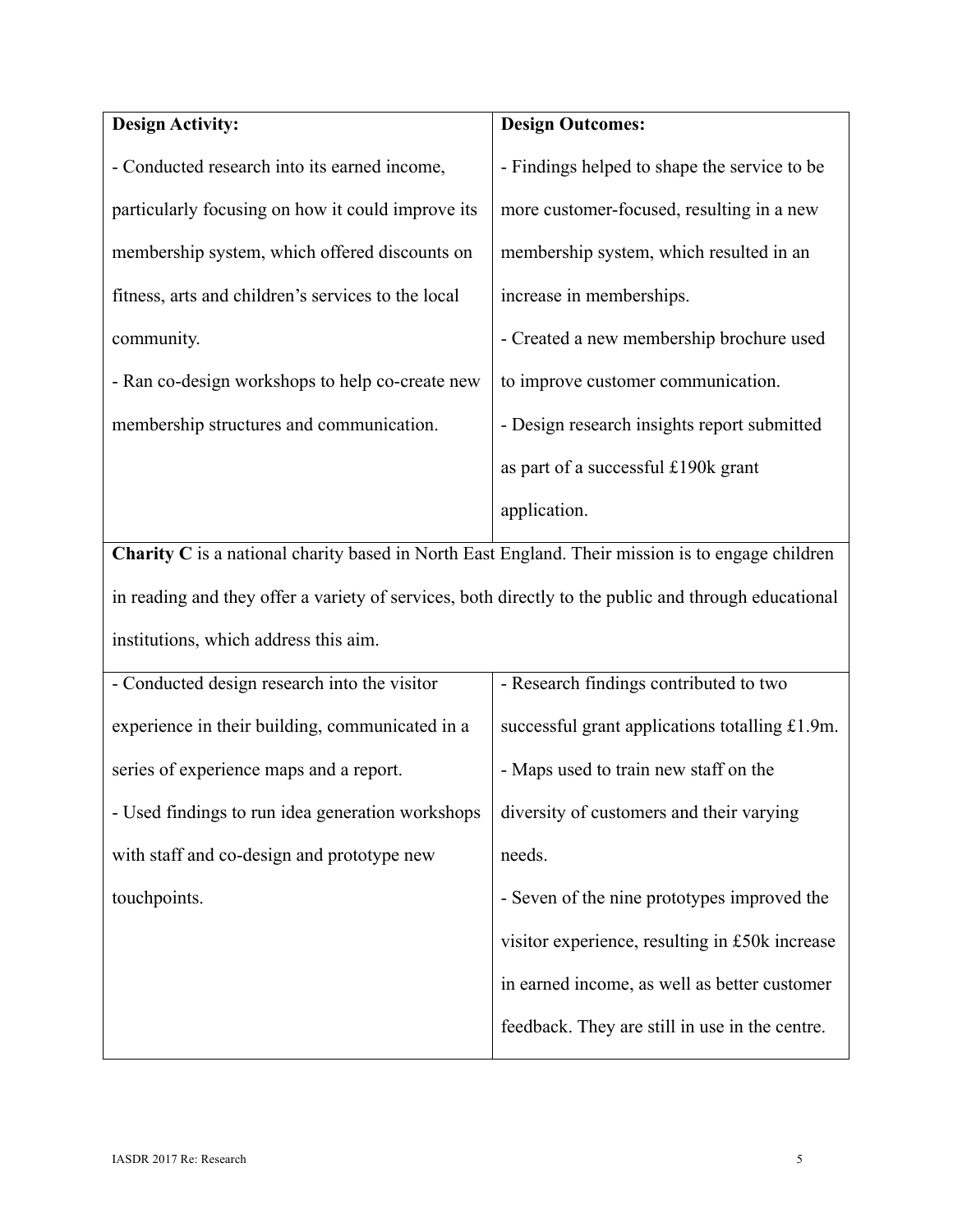To establish a way to measure the extent of transformation in each case, a literature review (Robson, 2011) was conducted. The results of this are outlined in brief below:

# **Transformational change in design projects**

Design research that discusses the potential for the practice to result in transformation often reference Organisational Change literature to define exactly what is meant by the term (Junginger & Sangiorgi, 2009; Sangiorgi, 2011).

Sangiorgi (2011) transposed service design outcomes onto Levy's (1986) model of second-order change; that which changes the "metarules" (the rules of rules) of the organisation (see Figure **1**).



Figure 1: Levels of change within service design (Sangiorgi, 2011)

She purported that for Service Design to be used in a transformational way, a design team cannot just produce improved service interactions or design interventions, but must challenge the fundamentals of an organisation's behavior (Junginger and Sangiorgi, 2009; Sangiorgi, 2011).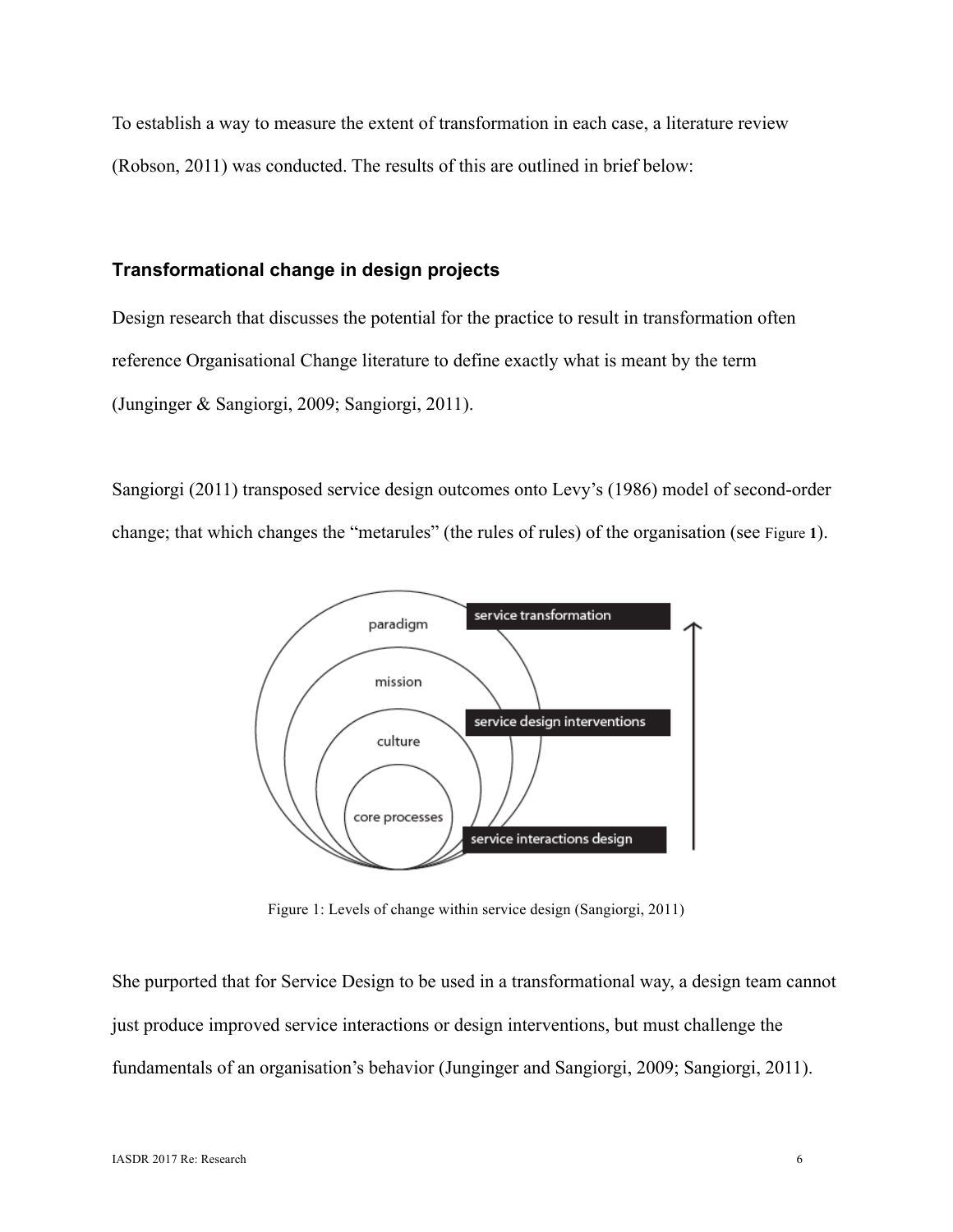Likewise, Burns et al.'s (2006, p. 21) seminal paper on Transformation Design describe it as "creating fundamental change". Wetter-Edman (2011, p. 69) suggests that transformation results in behavioural change, whereby there is a lasting impact on the organisation and/or community, and its stakeholders. It is the more significant change in all of these models, where the system itself is altered, that is now commonly accepted as transformational change.

# Transformation Design models

Design discourse has attempted to generate knowledge on the use of the practice to effect transformation. Burns et al.'s (2006, pp. 20–23) 'call to action' first presented six characteristics that are prevalent in all transformation projects:

| 1. | Defining and redefining the brief         |
|----|-------------------------------------------|
| 2. | Collaborating between disciplines         |
| 3. | Employing participatory design techniques |
| 4. | Building capacity, not dependency         |
| 5. | Designing beyond traditional solutions    |
| 6. | Creating fundamental change               |

Figure 2: Burns *et al.* six characteristics of transformation design

They suggested that these characteristics required designers to work in new ways to "leave behind not only the shape of a new solution, but the tools, skills and capacity for ongoing change" (Burns et al., 2006, p. 21). Building directly on Burns *et al*.'s (2006) definition of the discipline, Sangiorgi (2011) defined seven key principles to transformational engagement drawn from transformative practices in Design, Organisational Development and Community Action Research (see Figure **3**).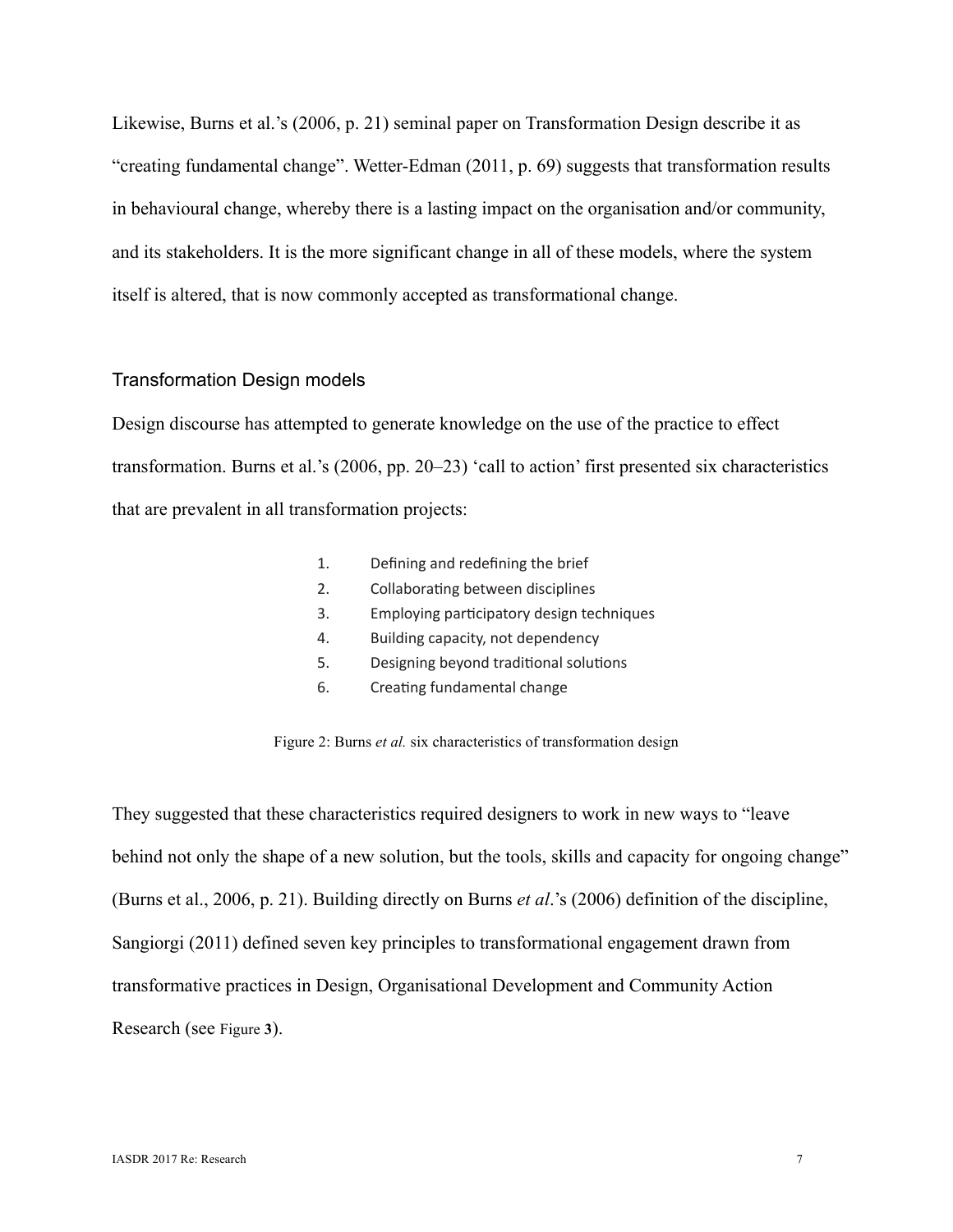

Figure 3: Transformational Principles (Sangiorgi, 2011)

Although both of these papers have suggested what comprises a transformational design process, the relative infancy of design practice with this aim means that there are no defined models that describe how to identify if the practice has had a transformational impact i.e. at what point organisational change is perceived to be *transformational* organisational change. Following the analysis process used by Denis *et al.* (2011) to identify themes with which to assess healthcare system transformation, the authors have reviewed literature and defined a model to measure transformational impact in a DfS project.

Drawing on studies of transformational change in organisations or communities, six indicators of transformational change have been identified. An early iteration of these indicators can be found in the co-authored paper (Author 1 and 2, 2012). These indicators, based upon an updated review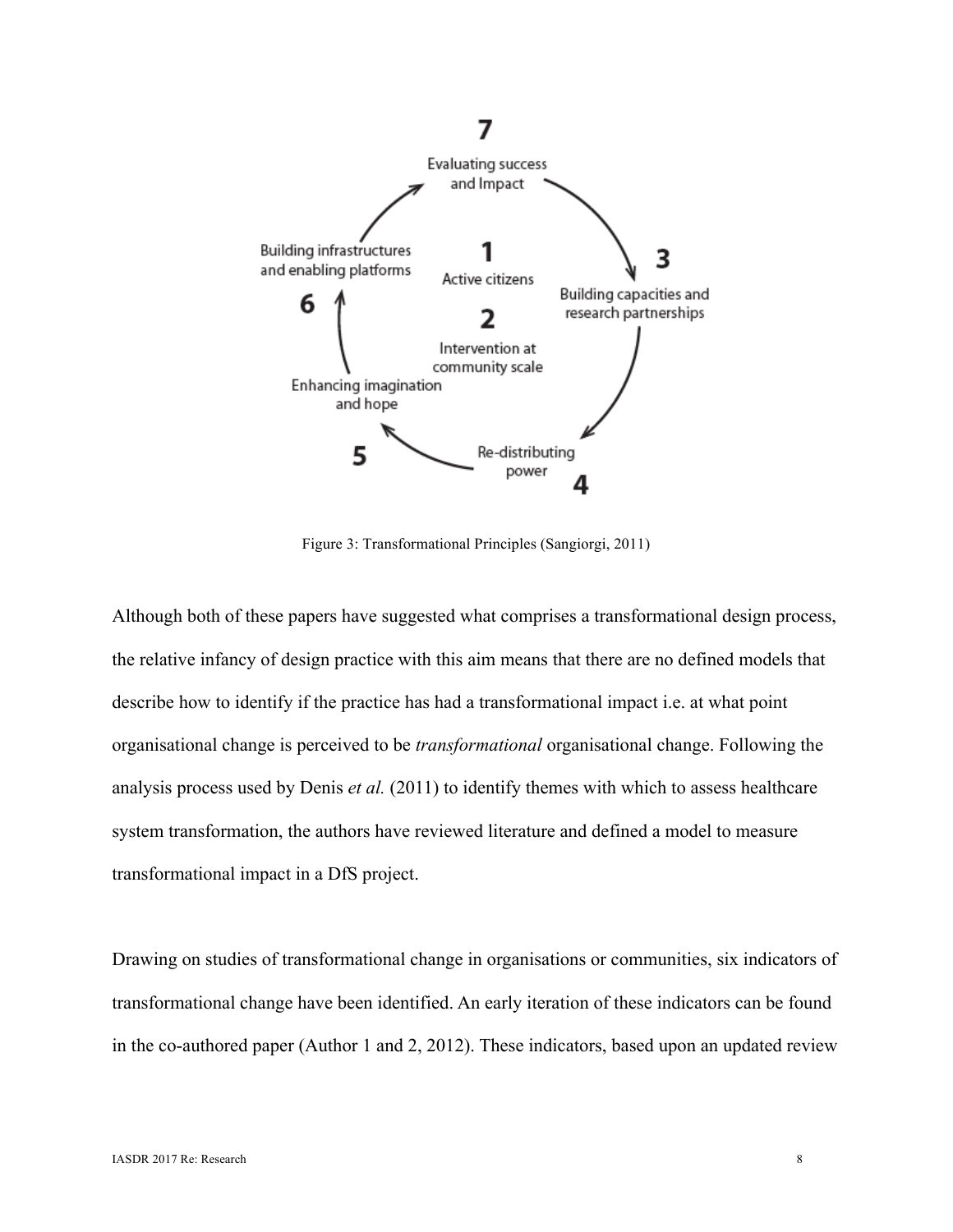of Design literature in this context, are presented below, before describing how these were used to analyse the case study data.

#### **Indicators of transformational change in DfS projects**

# Transformative design objects

In healthcare systems, changes in the services provided, or in their mode of delivery, that positively impact on the service user are considered indicators of transformation (Ferlie et al., 1996). Kimbell (2011, p. 49) found that the aim of a designer's engagement was to "create and develop proposals for new kinds of value relations within a socio-material world". In a transformational context, such 'value relations' are a means of altering the way in which organisations connect to individuals, and are often non-traditional (Burns et al., 2006).

The presence of non-traditional design outcomes that alter the way that an organisation, system or service interacts with its user should therefore be considered an indicator of transformation. These objects should not just be created, but be used and valued as a design outcome to support this claim (Kimbell, 2011a; Wetter Edman, 2011).

## A new perspective

Thackara (2005) suggests that a new perspective is necessary to fundamentally change the status quo. Literature suggests it is design's human-centered focus that can provide this new perspective that acts as a platform for organisational change (Blyth & Kimbell, 2011; Edvardsson, Gustafsson, & Roos, 2006; Gloppen, 2011; Junginger, 2006; Kimbell, 2011). A designer often supports stakeholders to consider an issue holistically in order to correctly frame the problem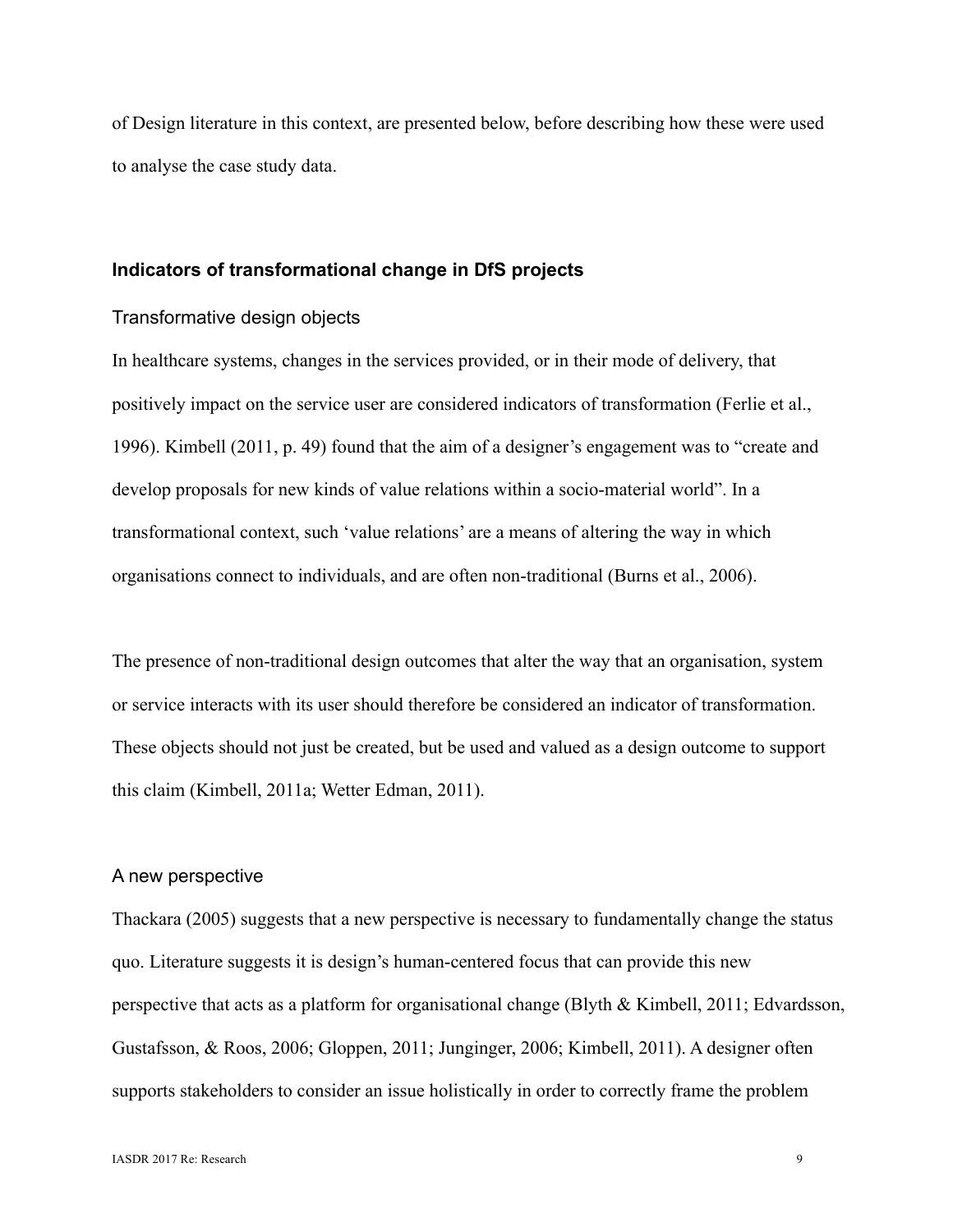they want to address (Burns et al., 2006; English, 2006). This act of reframing can be viewed as a design method employed to bring about change, but the ability for stakeholders to then do this for themselves is seen as an indicator of gamma change (Bartunek & Moch, 1987; Junginger & Sangiorgi, 2009; Levy, 1986; Sangiorgi, 2011).

Evidence that an organisation has adopted a new way of viewing the services they offer or the challenges they face would therefore suggest that there had been a transformational outcome.

## A community of advocates

Transformation, like service, is perpetual and indeterminate therefore a community of advocates is needed to continue to realise the change (Wetter Edman, 2011). A designer's role should be to facilitate the formation of a community who can provide the encouragement and permission for the DfS approach to permeate into other areas of the individual's or organisation's practice (Billings, 2011, p. 23; Manzini, 2011). Han (2010, p. 10) describes this as a 'Community of Service', and suggests that it is an intangible but essential outcome of Service Design practice, as it is this community that will deliver and consume the resulting change after the designer's engagement ends.

To this end, evidence of a community of project stakeholders who are advocates of the DfS approach in the organisation should be viewed as an indicator of a transformational outcome.

# Design capability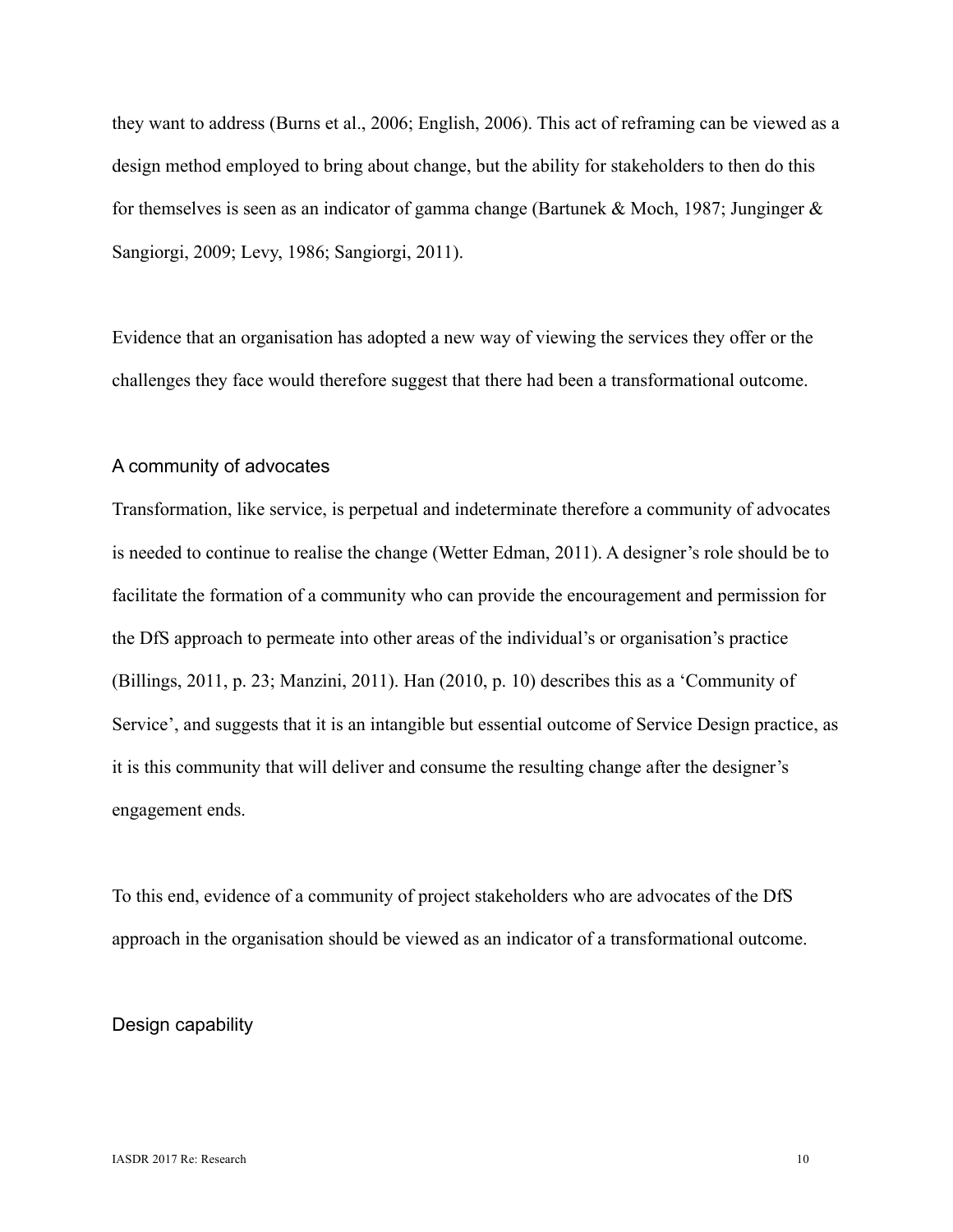In organisational change discourse, Greenwood and Hinings (1996, p. 1039) suggest that an enabler of ongoing radical change is capacity for action, whereby organisations possess the ability to "manage the transition" between the previous state, and desired state of change.

Much design research suggests that this requires a further shift in the designer's practice; they must go beyond the idea of designing service solutions with stakeholders and view themselves as capability builders (Burns et al., 2006; Manzini, 2010; Tan, 2012). In her model of transformational principles (see Figure **3**), Sangiorgi (2011) suggests that building this capacity should be the first step in a designer's work, to engage them in tools and methods that help them to deal with complex issues and changing contexts as part of daily activity. Han (2010) on the other hand, suggests that capacity building happens as a by-product of the participatory approach, and knowledge is gained throughout the design process.

Evidence that advocates of the approach are able to apply it themselves would therefore be a further indicator of transformational change (Han, 2010; Manzini, 2011).

#### New power dynamics

Organisational Change research suggests that the reconfiguration of power and relationships should also be used to assess the transformation in an organisation (Romanelli and Tushman, 1994; Ferlie et al., 1996). Design literature talks in particular about the redistribution of this power amongst the community (Manzini, 2011; Sangiorgi, 2011; Tan, 2012). For communities to be empowered to co-design and co-produce their own services and systems (Brown, 2009; Burns et al., 2006; Sangiorgi, 2011), permission and a shift in power is required to enable this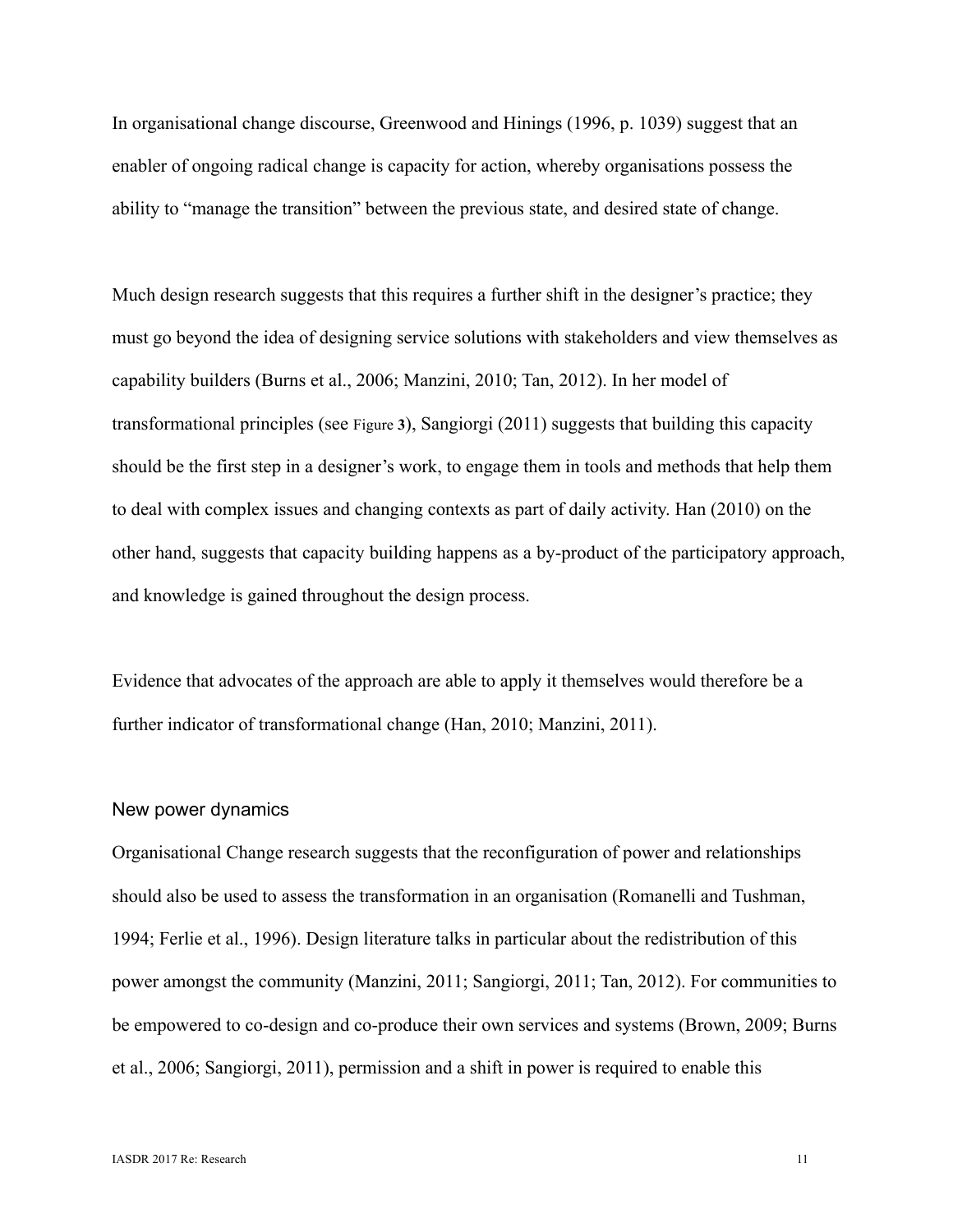contribution to be made and acted upon (Thackara, 2005; Sangiorgi, 2009; Design Commission, 2013).

In the VCS organisation, a change in the level of permission, job remit, and a more empowered community in relation to service development would all suggest that a transformative impact has occurred.

## New organisational standards

Burns *et al*. (2006) suggest that the final characteristic of a transformation design project is that they fundamentally change the community's or organisation's culture. As has already been outlined, literature states that without this change to the system itself, a change cannot be considered transformational (Levy, 1986; Junginger and Sangiorgi, 2009; Sangiorgi, 2011).

In Organisational Change, Ferlie *et al*.'s (1996) model for assessment of transformational change in healthcare suggests that "the creation of new organizational forms at a collective level" and "the development of a new culture, ideology and organizational meaning" are indicators of transformation. Design discourse suggests that a practitioner must not only create a community of designers with a new, shared, way of thinking but also co-create a new vision for the organisation with structures that support this new organisational worldview (Manzini and Jegou, 2003; Junginger and Sangiorgi, 2009; Tan, 2012).

Thus, new organisational standards, including policies, aims and visions, should be considered evidence of transformation in the setting.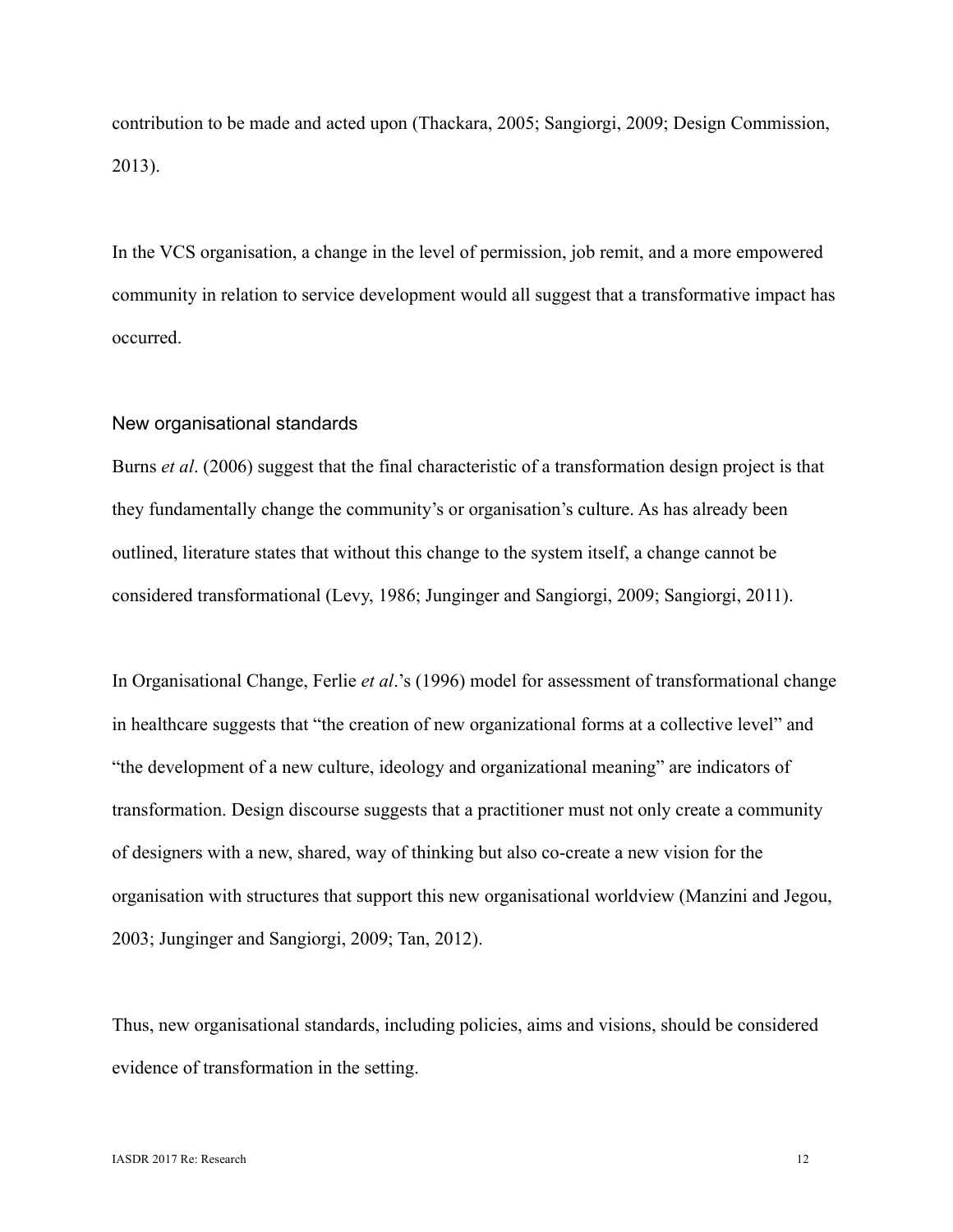## **Measuring the extent of transformation**

The literature review established six indicators that can be used to signify meaningful transformation at an organisational and community level; evidence of non-traditional transformative design objects; evidence of a new perspective; evidence of a community of advocates; evidence of design capability; evidence of new power dynamics; and evidence of new organisational standards.

Following the initial analysis of the case studies, these six indicators have been used to gauge the level of transformation exhibited in each of the three cases. A scale ranging from zero to five was created to grade the level of transformation in relation to these indicators, with zero meaning no evidence, and five representing complete transformation. To enable accurate scoring, a guide was created detailing the type of evidence required for the minimum (1), mid (3), and maximum (5) score for each feature (see Figure **5**).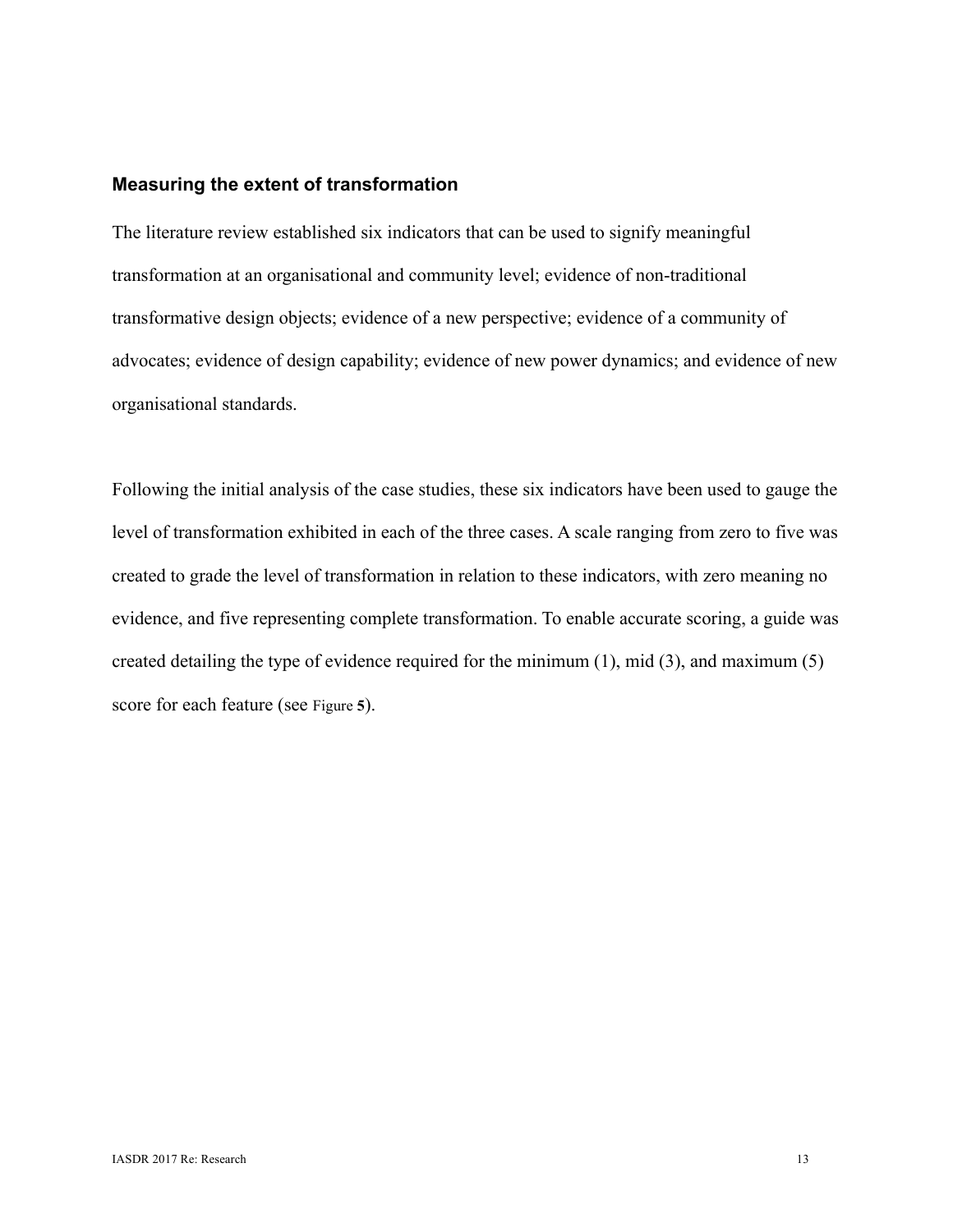#### *Evidence of transformatve design objects:*

1 = a single design object in use that alters the way the organisaton relates to some stakeholders;

3 = a series of design objects in use that alters the way the organisaton relates to some stakeholders;

5 = numerous distnct designed objects in use across various services/oferings, that alters the way the organisaton relates to all of its stakeholders.

#### *Evidence of a new perspectve:*

1 = a new way of viewing a challenge or service that has infuenced behaviour on a limited number of occasions;

3 = a new way of viewing challenges, services or a system that has been applied in certain situatons;

5 = a new way of viewing challenges, services and systems, applied consistently to all decision making.

#### *Evidence of a community of advocates:*

1 = one advocate of the DfS approach and some sharing of the approach within their organisaton; 3 = one or more advocates of the DfS approach, with some sharing of the approach within and outside of their organisation, and the intention to engage DfS expertise in the future; 5 = numerous DfS advocates, extensive sharing of the approach within and outside of their organisaton, and the engagement of DfS expertse.

#### *Evidence of design capability:*

1 = one stakeholder who is able and confdent to use one or more design tool(s) to consider a specifc challenge;

3 = one or more stakeholders who are confdent and able to use several design tools to consider a specific challenge;

5 = a group of project stakeholders that are confdent and able to use a plethora of design tools to consider a range of challenges.

#### *Evidence of new power dynamics:*

1 = one stakeholder who has been more involved than they have been previously, in the development of a service or system, on at least one occasion;

3 = one or more stakeholders who are more involved than they have been previously, in the shaping and development of services or systems, on a regular basis;

5 = a group of project stakeholders that are more involved than they have been previously, in the shaping and development of services or systems, and it is now part of their job descripton to do so.

#### *Evidence of new organisatonal standards:*

1 = new policies and procedures for one or more services;

3 = new policies, and a new vision or aim for one of the organisaton's services or systems;

5 = new mission, vision, aims, and policies for the organisaton and its services.

Figure 4: A scale to guide the scoring of the extent of transformation in the case study

These guides were used to consider the data collated throughout the case study, but in particular

the post-collaboration interviews, which tracked the design outcomes over time. Only outcomes

directly attributed to the design activity were considered during this process.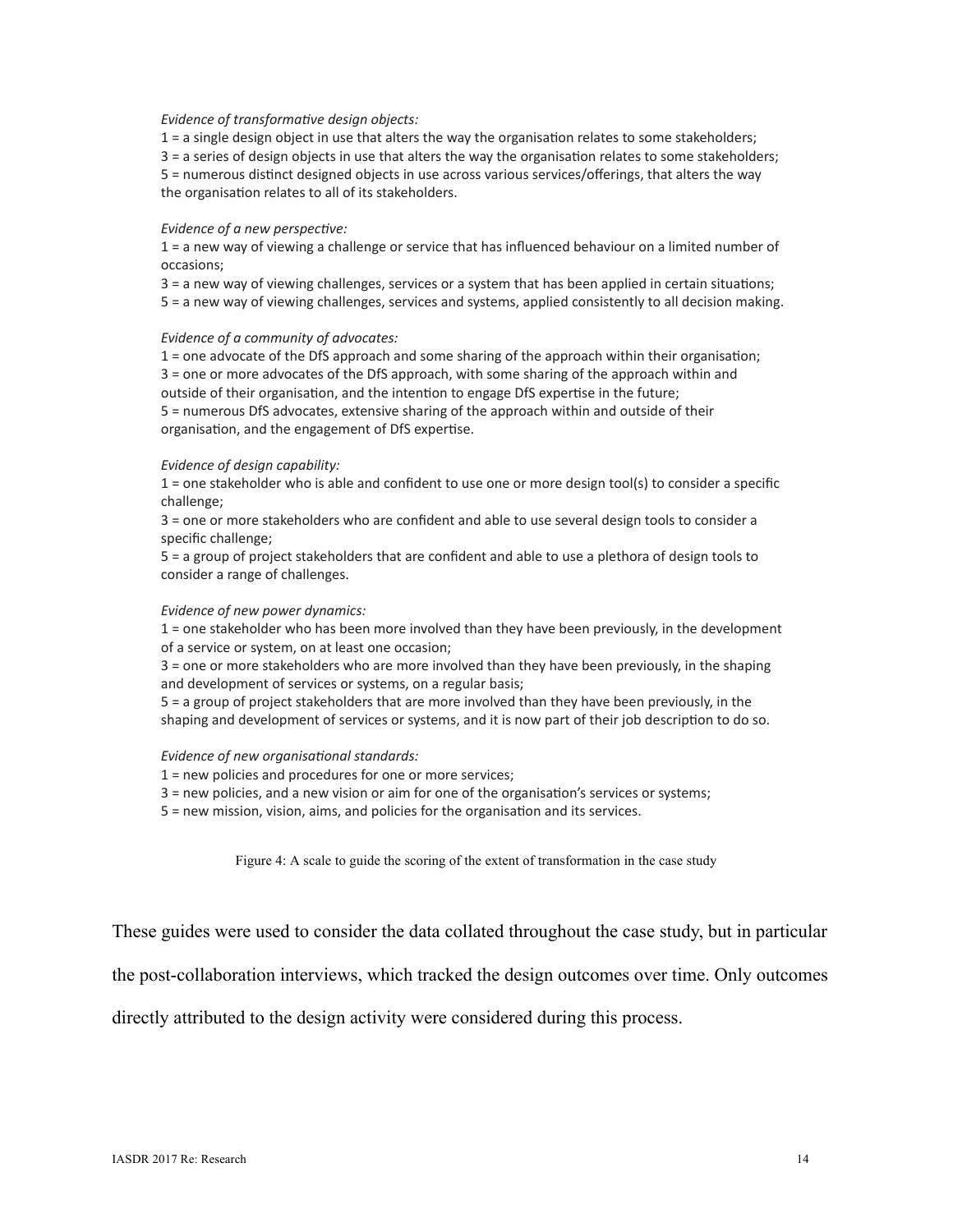As the scores were derived from the statements made by the project stakeholders, it could be argued that there may have been some bias or overstatement in order to improve the perception of the charity. However, as the participants were unaware of how this data would be specifically used, or the features against which they would be measured (none of the questions asked referred specifically to any of the six indicators), the data should be considered accurate. Moreover, as it is the VCS organisation's perception of DfS outcomes by which any future engagements would be measured, their viewpoint, regardless of accuracy, should be considered as appropriate data. However, as this scoring process was based on data gathered during and up to 12-months postcollaboration, it only provides a snapshot of the potential change, as transformational outcomes are ongoing and continuous (Greenwood & Hinings, 1996; Holmlid, 2007)

# Applying the scale

To minimise the potential for bias, an independent design researcher undertook the same process. They were provided with the anonymised data interviews for each charity, which included interview transcripts, meeting notes and reflection logs. They were also provided with the scales to guide the grading process and a blank copy of a diagram on which to mark their ratings. The researcher completed the same activity as the authors in isolation, before comparing our respective results (see Figure **5** for the second markers results).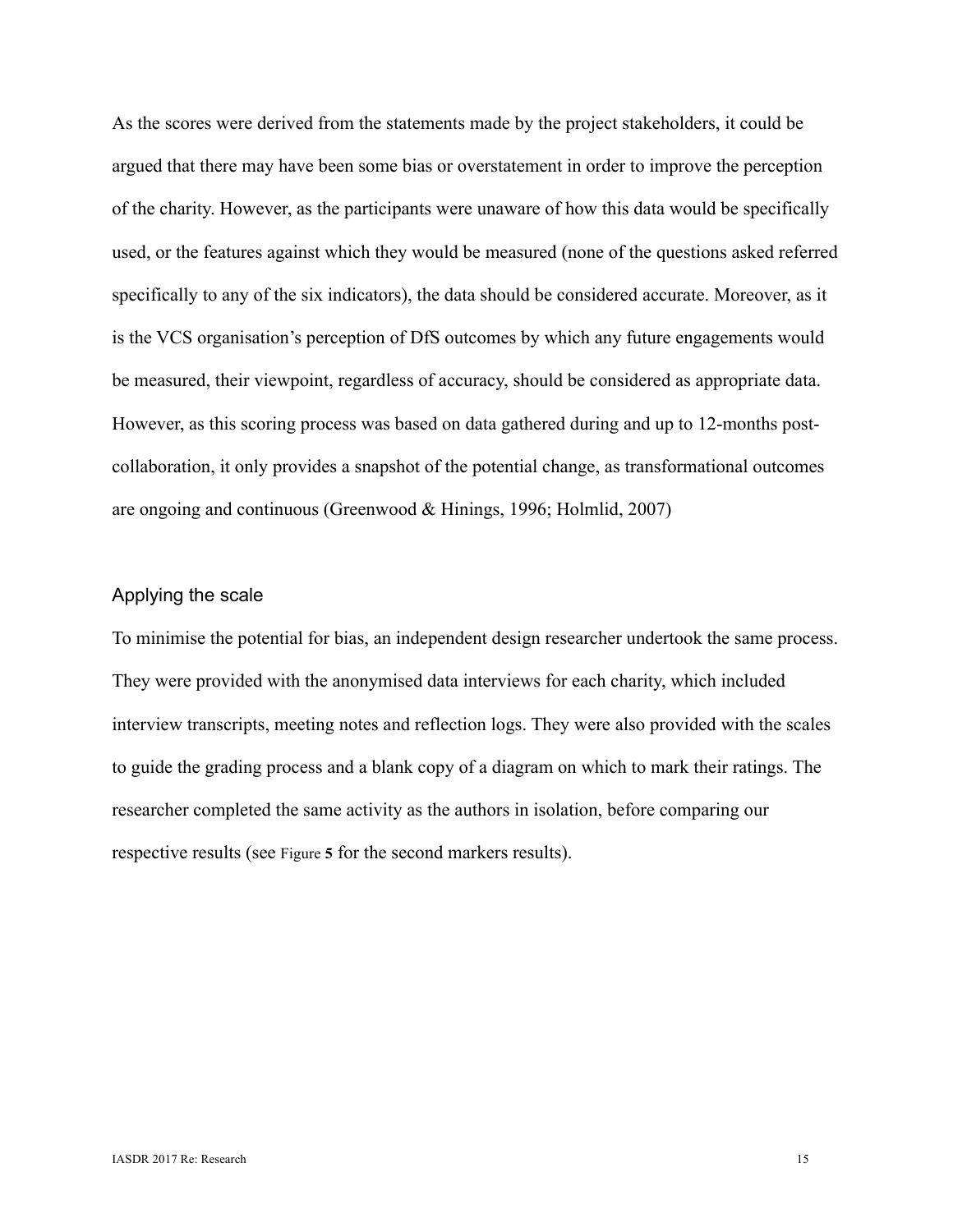

Figure 5: Scanned copy of how the second marker rated each of the cases against the six indicators of transformation

The Authors' results only differed with the second markers on three points; the community of advocates score given to Charity A (by one point); the new organisational standards score given to Charity C (by one point), the transformative design objects score for Charity B (by one point). After reviewing the evidence for these indicators together, it was agreed that in relation to the community of advocates score, Charity A should be awarded the higher mark. Regarding the other two disparities, both charities were awarded the lower mark.

The agreed scores for each charity against each of the six indicators of transformation can be viewed in Figure **6**.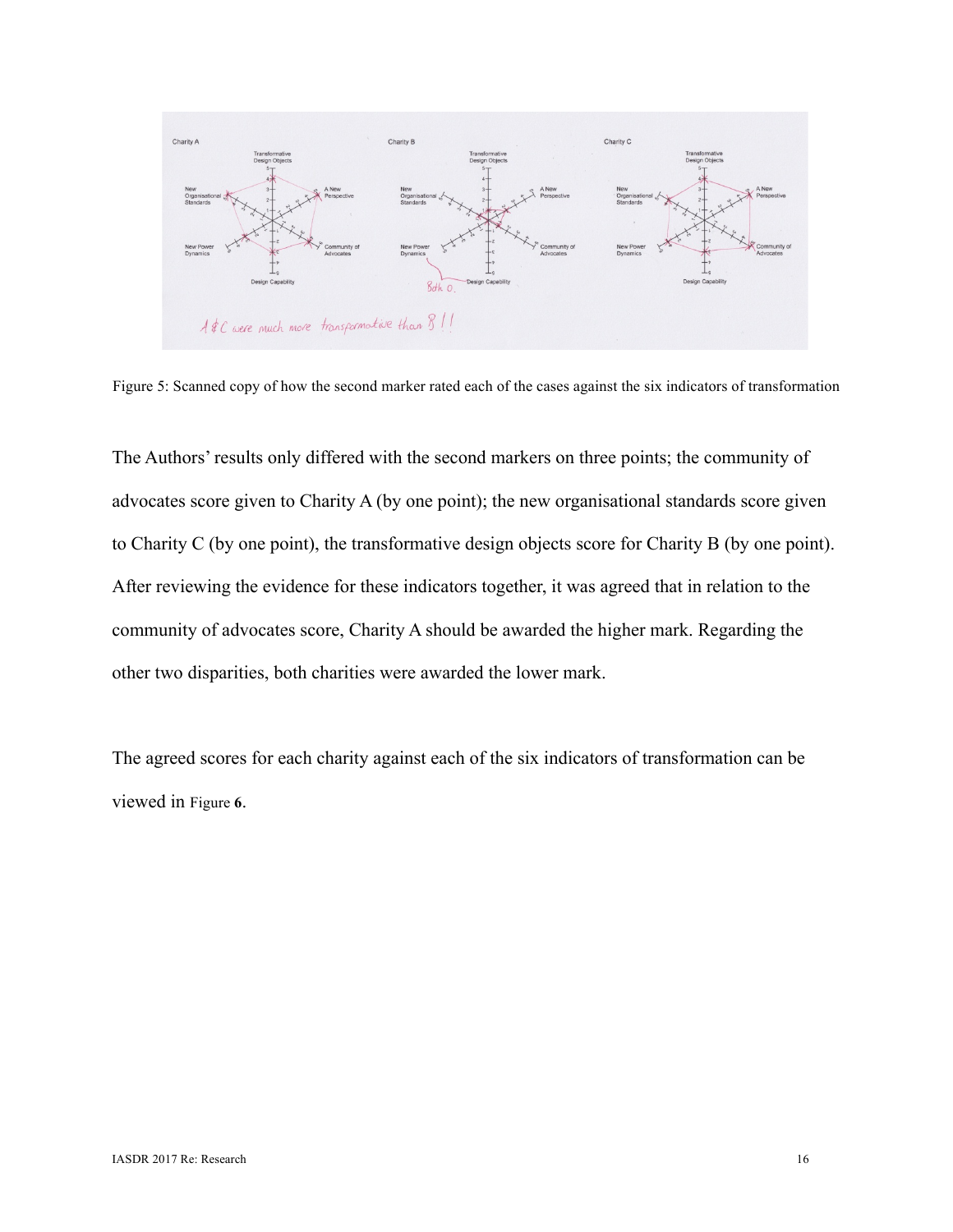

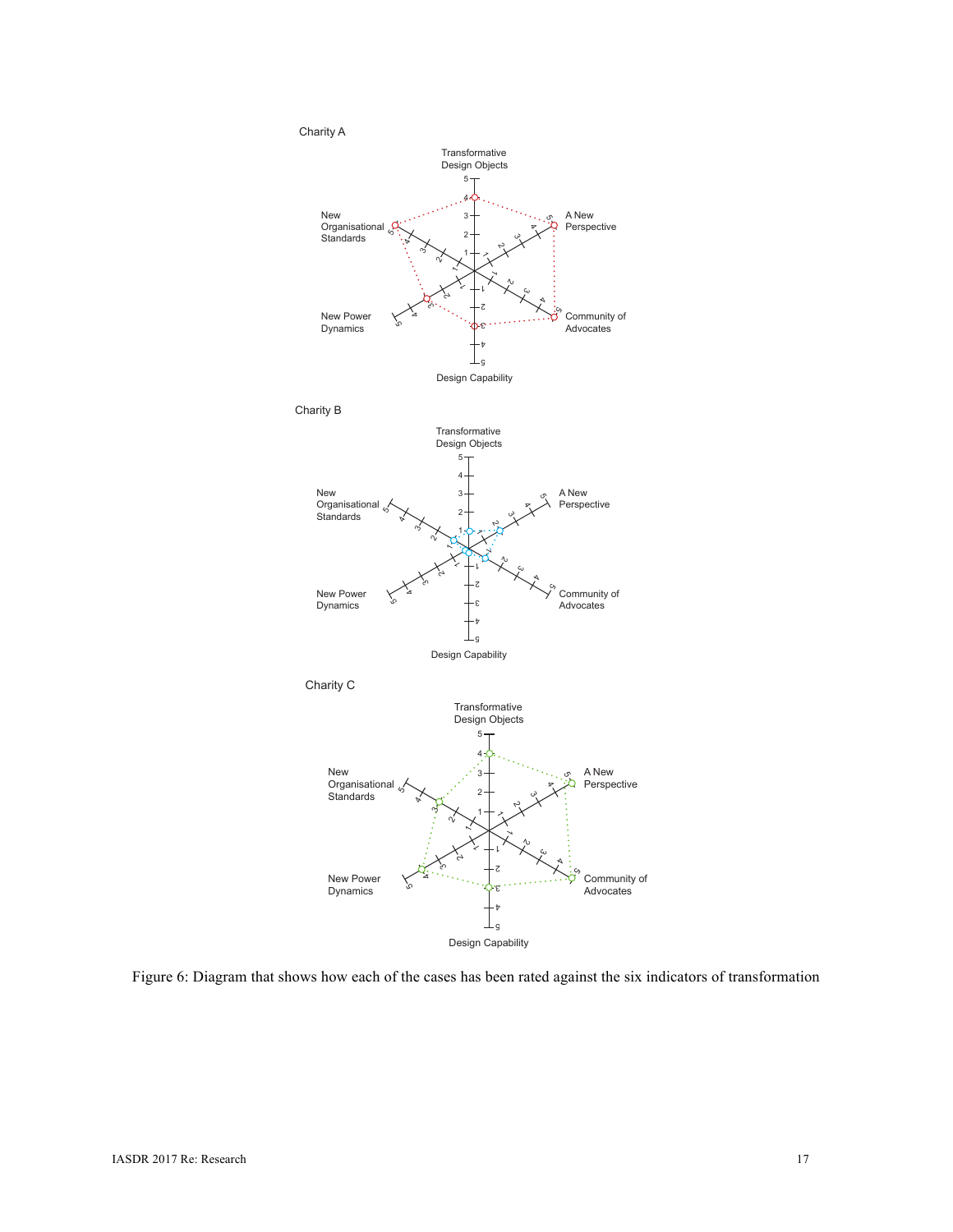# **Discussion**

# Transformative design objects

## *Charity A – 4; Charity B – 1; Charity C - 4*

Charity A and C have both scored four out of five for evidence of transformative design objects. In Charity A, the design activity resulted in several new job roles, Empowerment Workers, which altered the way that the organisation engages with its service users. There is now an impetus on supporting people to create new routines and adopt new roles in their local community, in order to progress from Charity A's provision. Furthermore, the organisation also uses a 'partnership personal plan', co-designed to enable their service users to set goals and keep track of the progress they are making in improving their mental health. This series of transformative design objects has altered the way the organisation supports its customers, placing it above three on the scale. However, the transformative objects have not yet permeated into other service offerings, such as counselling, preventing Charity A from obtaining a five on the scale.

Similarly, Charity C's stakeholders reported that they also had new touchpoints in place that had altered the customer's experience. Seven out of the nine prototypes created in the collaboration were still in place, including a new sticker system, which allowed staff to identify if they were day visitors or annual pass holders, and thus relate to customers in a more tailored way. Although currently the designed objects only impact on visitors to the centre, there are also plans to retrain staff to provide a performance that relates to every exhibition, which would impact on all customer types, including the work they do in schools. If this were to happen, it could be argued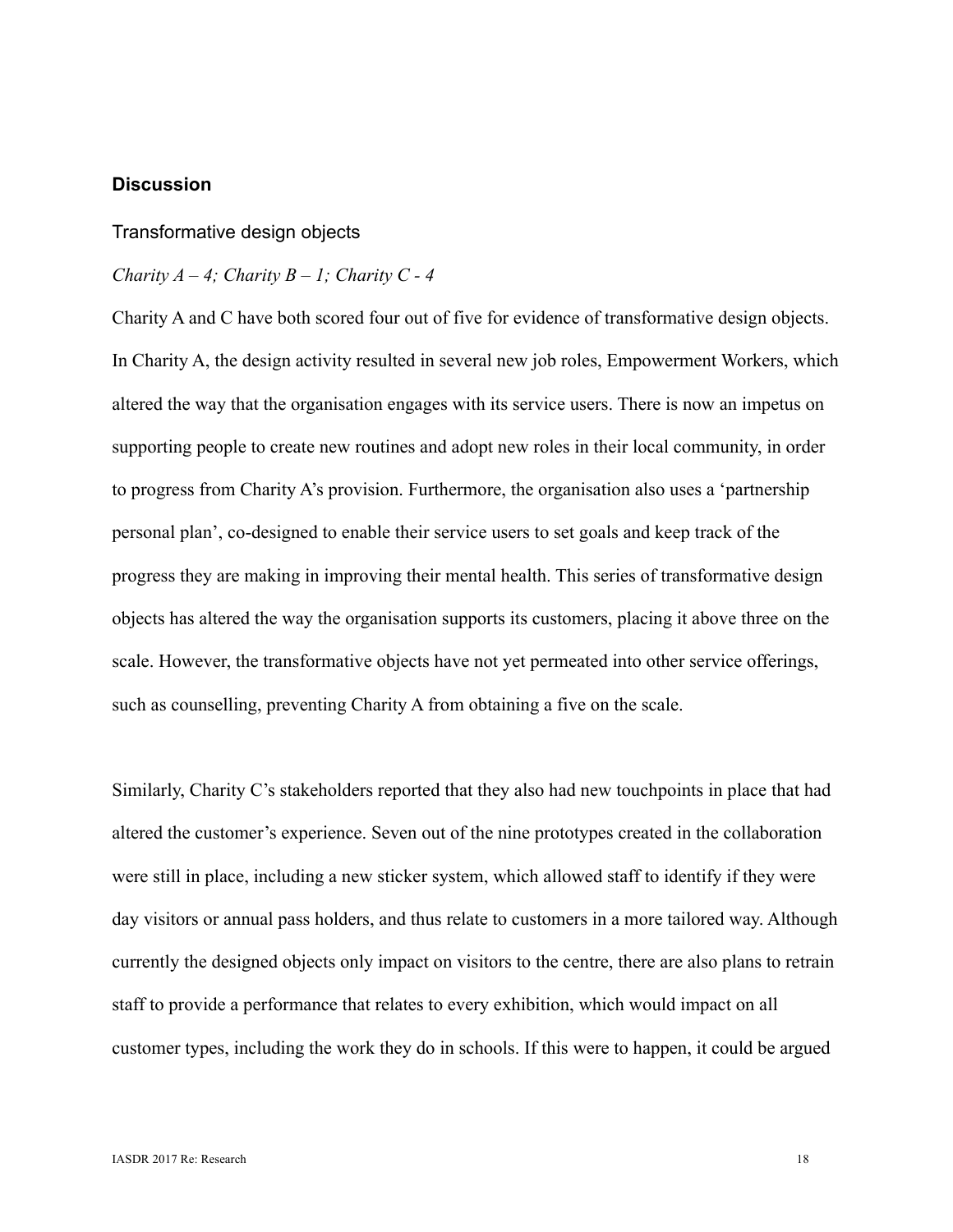that Charity C would then reach five on the scale, however as it stands, the limited reach of the transformative design objects places them at a four.

In contrast, Charity B has scored just one on this scale; having a single transformative design object in use that alters the way the organisation relates to some stakeholders. A newly designed membership system changed the way that customers consume some of the services, impacting on the health and fitness offerings in particular. However, there have been no subsequent changes to the membership material or job roles. Furthermore, the changes have had a more profound impact on the customers in receipt of social welfare benefits (who can access more services at a reduced price) than any other user group. The single transformative design object, coupled with a limited benefitting stakeholder group, means the transformation can only be ranked at a one on the scale.

# A new perspective

# *Charity A – 5; Charity B – 2; Charity C - 5*

Charity B's highest grading comes on evidence of a new perspective in the organisation, where they have been awarded a rating of two. In the post-collaboration interview, the CEO described that the charity had a new way of viewing both the membership system, resulting in a new customer care department, and the building challenge, resulting in an alternative plan for the use of the building. However, there had been no significant changes to their services or systems, which keeps them at the lower end of the scale.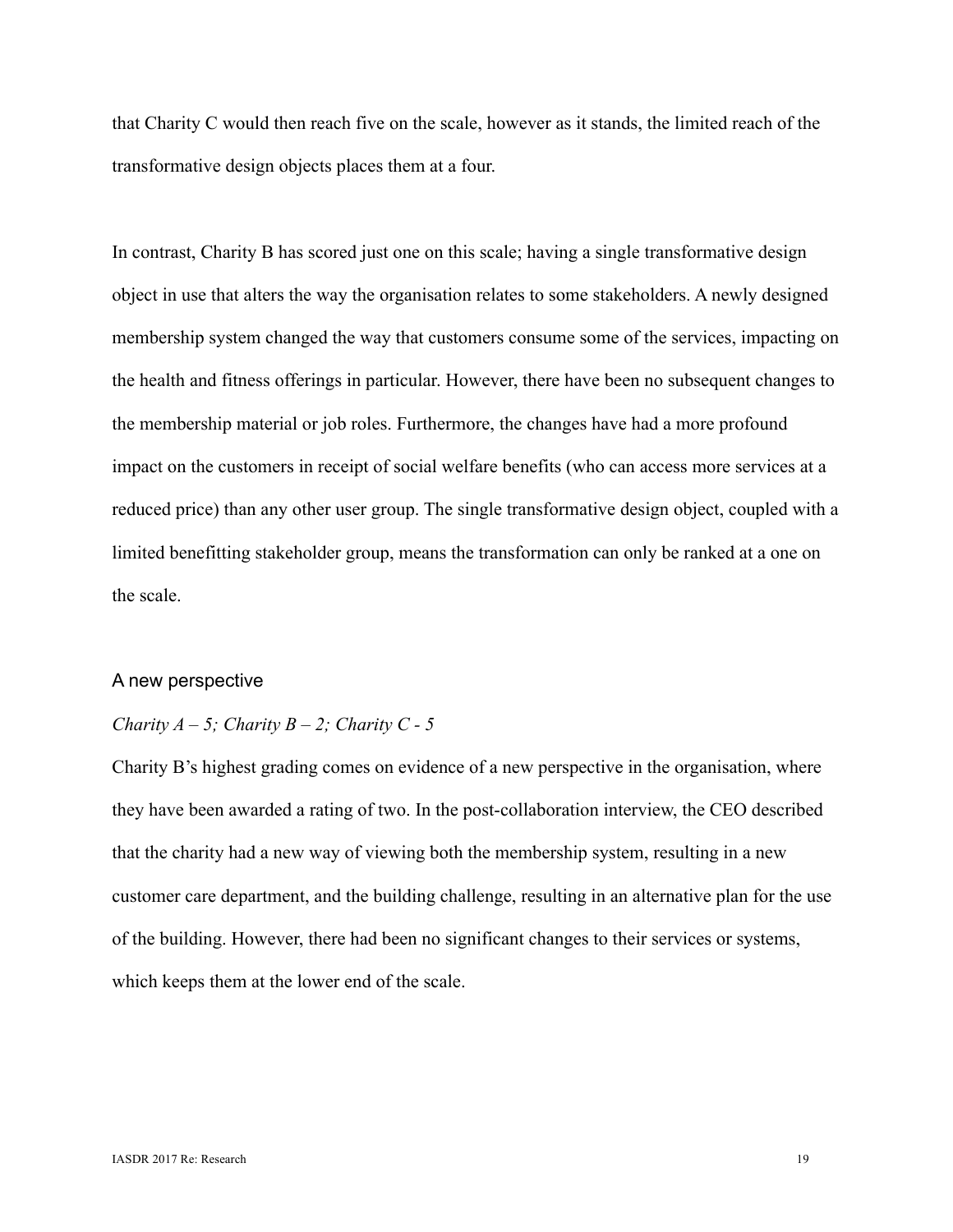Conversely, there is evidence in Charity A of a consistent application of a new perspective that they attribute to the design work; "the ripples from [the engagement] have gone through the whole organisation" (CEO, Charity A). The permeation of this new perspective can be seen in their revised policy towards funding, where grants and commission need to align with the precise needs of their beneficiaries, and recruitment, where creative skills are considered alongside mental health expertise. As a result of their affirmation of a new organisational culture, and indications of a consistent application of this more user-focused practice, the charity has been placed at a five on the scale.

Likewise, the data collated in Charity C also places them at a five for evidence of a new perspective. The CEO noted that staff members, in particular front-line workers, were now looking "through the other end of the lens". There was evidence that this new perspective had been applied not only to services, but to consider the systems within the organisation. In particular, the research undertaken as part of the collaboration has underpinned the charity's new focus on valuing the social aspect of the experience they provide as equal to the educational facet. Their bookshop was reconfigured to reflect this, providing more space for parents and children to listen to and tell stories, and they created an indoor picnic space to provide further opportunities for social engagement.

## Community of advocates

# *Charity A – 5; Charity B – 1; Charity C - 5*

Charity A and C have both shared DfS practice within their organisation, with the former including it in their staff away day, and the latter inviting a university's Design department to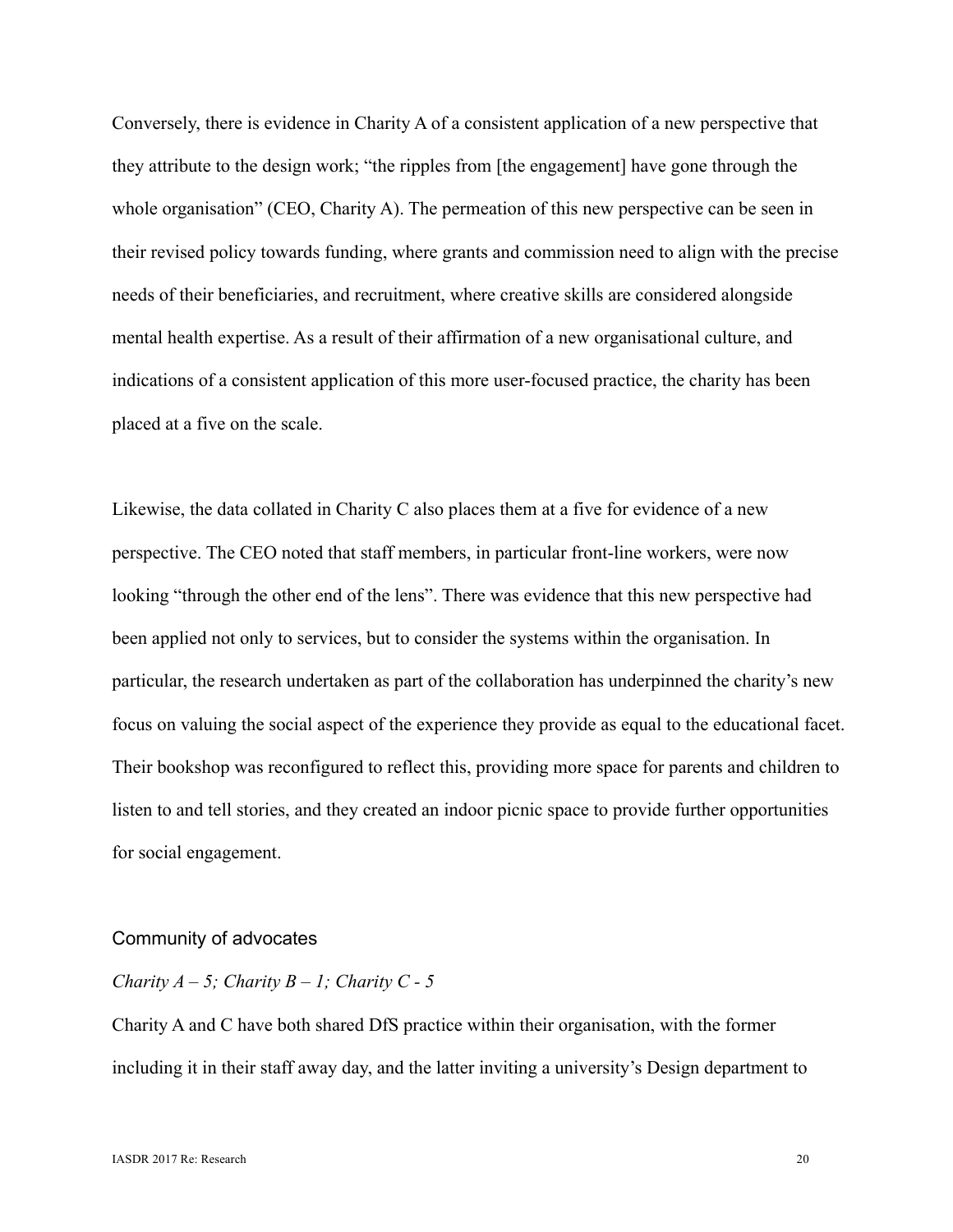present to staff. Both Charity A and C shared their experience of the practice with external stakeholders; Charity C have detailed the work in their subsequent successful funding applications, whilst Charity A's CEO has presented to Network A's CEOs. Charity C's recruitment of a university Design department to run a workshop can all be considered evidence of DfS engagement, which elevates them to a five on the scale. Charity A have also subsequently engaged with other Design teams, which can also be viewed as further use of the process, giving them the maximum score.

In contrast, Charity B have only scored a one on this scale, as there is one advocate of DfS, and limited evidence of sharing the approach within their organisation. Only the CEO now remains at the charity, however, even at the six-month interview when three of the project stakeholders were still in post, there was no suggestion that any additional dissemination had taken place.

#### Design capability

# *Charity A – 3; Charity B – 0; Charity C - 3*

When considering the design capability at Charity B, there was no evidence available to award any points. The analysis of the project activity and the post-collaboration data shows that none of the project stakeholders express any ability to use design tools. Whilst the CEO described adopting a more engaging approach to consultation, he did not utilise any design tools to support this. It is thus considered evidence of a new perspective, as opposed to design capability.

Conversely, Charity C have continued to use the same activities undertaken during the engagement to consider and improve the experience for visitors; "[the marketing team is] using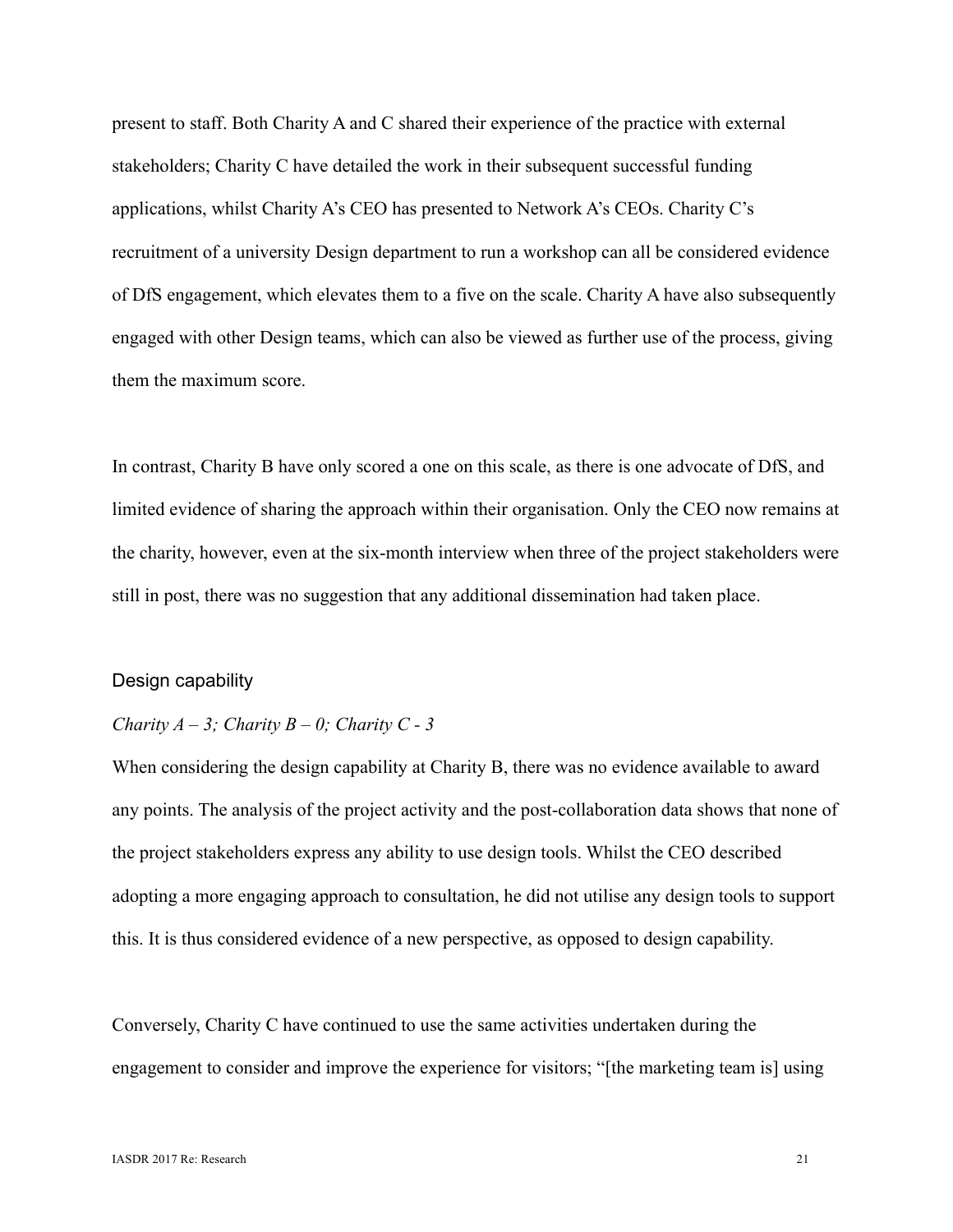the service design methodologies to observe the way that people are using the space". Further evidence can be seen in the management team's use of the personas in the customer experience maps created as part of the design activity to help them think about spaces in the building from the perspective of these different characters. However, the organisation has not used any of the design tools to consider different contexts or challenges than those tackled during the collaboration, which means that Charity C achieves a three out of five for this indicator.

The same level of design capability is exhibited Charity A, with their use of the design tools being encouraged, but not universally applied. Several project stakeholders have used a design toolkit created during the collaboration to consider particular project challenges, but feel that they do not have the capabilities required to undertake a complete design process without support.

#### New power dynamics

#### *Charity A – 3; Charity B – 0; Charity C - 4*

Charity C exhibited the greatest amount of evidence relating to the redistribution of power. They have continued to actively involve their front-line staff in the improvement of the customer experience in a way they had not done previously. As a result, staff are now contributing to challenges that are both within, and outside of, their remit. However, the organisation has not endorsed the use of design by including it in any job roles, which limit the charity's score to a four on the scale.

Likewise, Charity A have not formalised design into any of their staff posts, but they have reported a sense of empowerment in some of the project stakeholders. For example, the CEO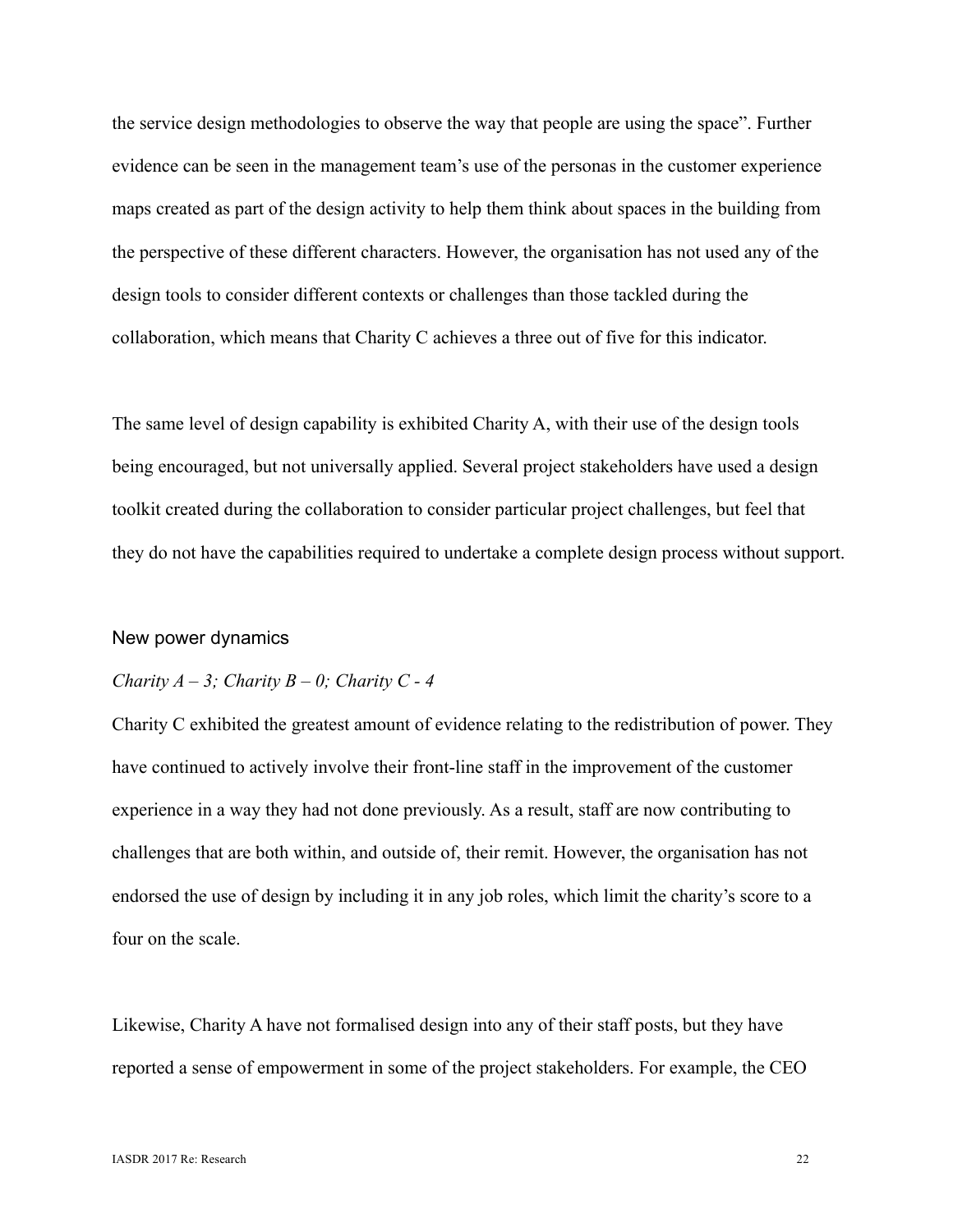said the Business Development Manager now takes "a very integrated approach" to writing bids, involving more stakeholders in that process and as a result, she now has a "closer relationship" with various departments. The Wellbeing Manager has now become more of a challenging figure to the organisation, using her new way of viewing things to question the charity's practice. Both developments can be viewed as indications of new power dynamics, but as the evidence relates to their existing job roles and remits, it places the charity at a three on the scale. As with design capability, there was no evidence that Charity B had seen any redistribution of power since the collaboration, resulting in a score of zero.

#### New organisational standards

## *Charity A – 5; Charity B – 1; Charity C - 3*

Only Charity A altered their mission and vision as a result of the engagement; "we work with you as a person, not a diagnosis or a problem or set of problems or an illness". Along with the previously described new funding policy, the wellbeing services' policy have also been updated to reflect the new organisational focus on progression and person-centred care. The extensive evidence of new organisational standards in Charity A has resulted in the maximum score of five.

Charity C has only achieved a rating of three for evidence of organisational standards. This can be viewed in the way that the organisation now engages staff cross-departmentally to consider the experience that is offered, providing front-line staff in particular with the opportunity and permission to make changes to the service. However, none of these standards have impacted the mission and vision of the organisation, remaining at a service level.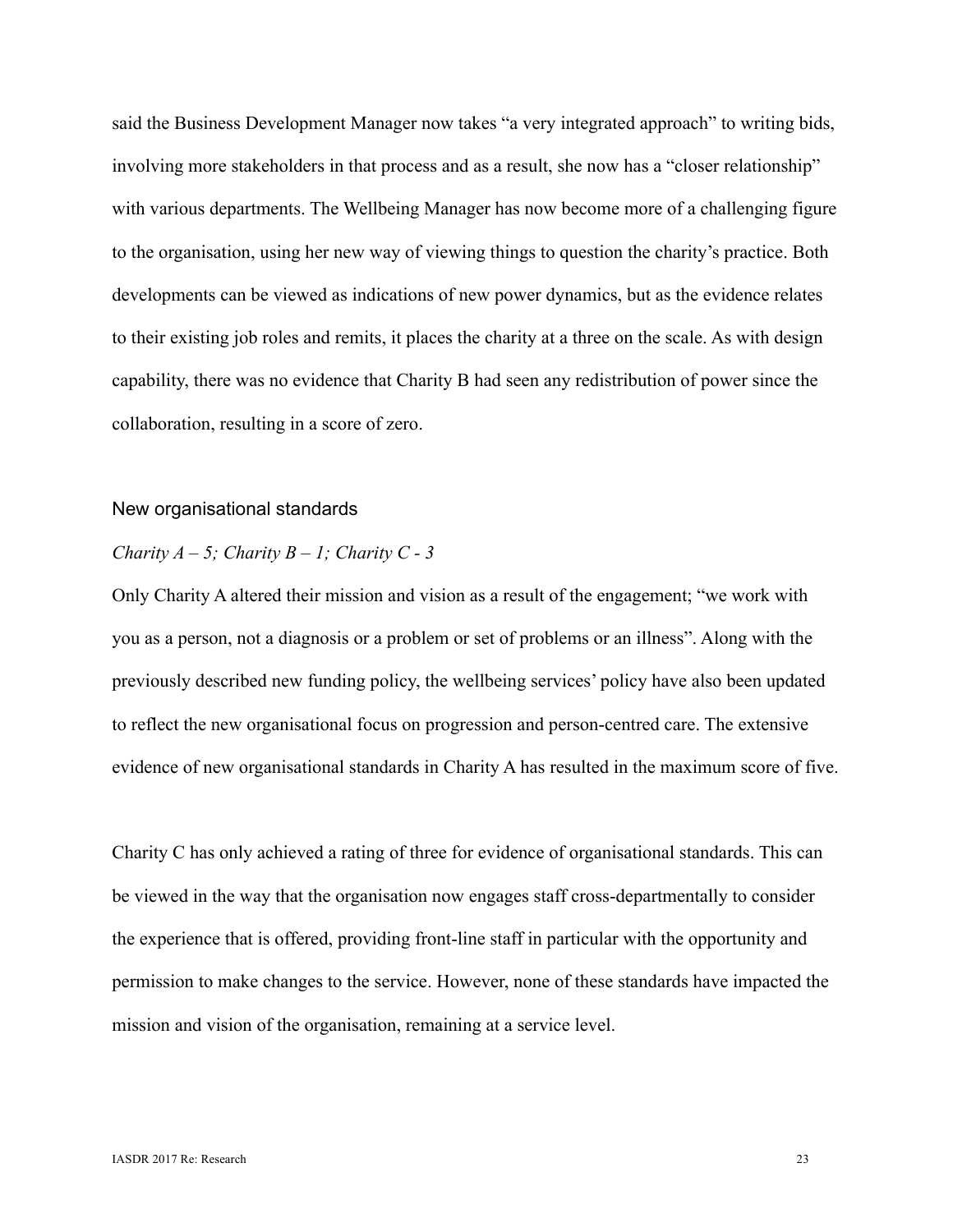Again, Charity B has scored significantly lower, achieving a one on this scale. This mark was awarded for the new pricing policies in relation to the membership system, with the new customer care department also underpinning the evidence of new policies and procedures for one or more services. However, there were no further changes to policy, aims, mission, or vision of the organisation, or its services and systems, preventing it from achieving a higher rating.

# **Conclusion**

This paper has shown that there is no specific model for measuring the level of transformation as a result of design activity, even though designers are increasingly inciting transformational change. As such, a review of existing research on transformation design and related subjects has been conducted to establish six indicators of transformational change in a design project; *evidence of non-traditional transformative design objects; evidence of a new perspective; evidence of a community of advocates; evidence of design capability; evidence of new power dynamics;* and *evidence of new organisational standards.*

The model has been used in this study to analyse the extent of transformation in the cases. This independently-validated process has shown significantly greater evidence of second-order change in Charities A and C than in Charity B. The scores of three or over in all of the indicators of transformation for both Charities A and C confirm the project stakeholders' view that the design activity resulted in changes to the organisations' culture. Conversely, in Charity B the low scores of two or less across the model show the collaboration only resulted in service interaction level change.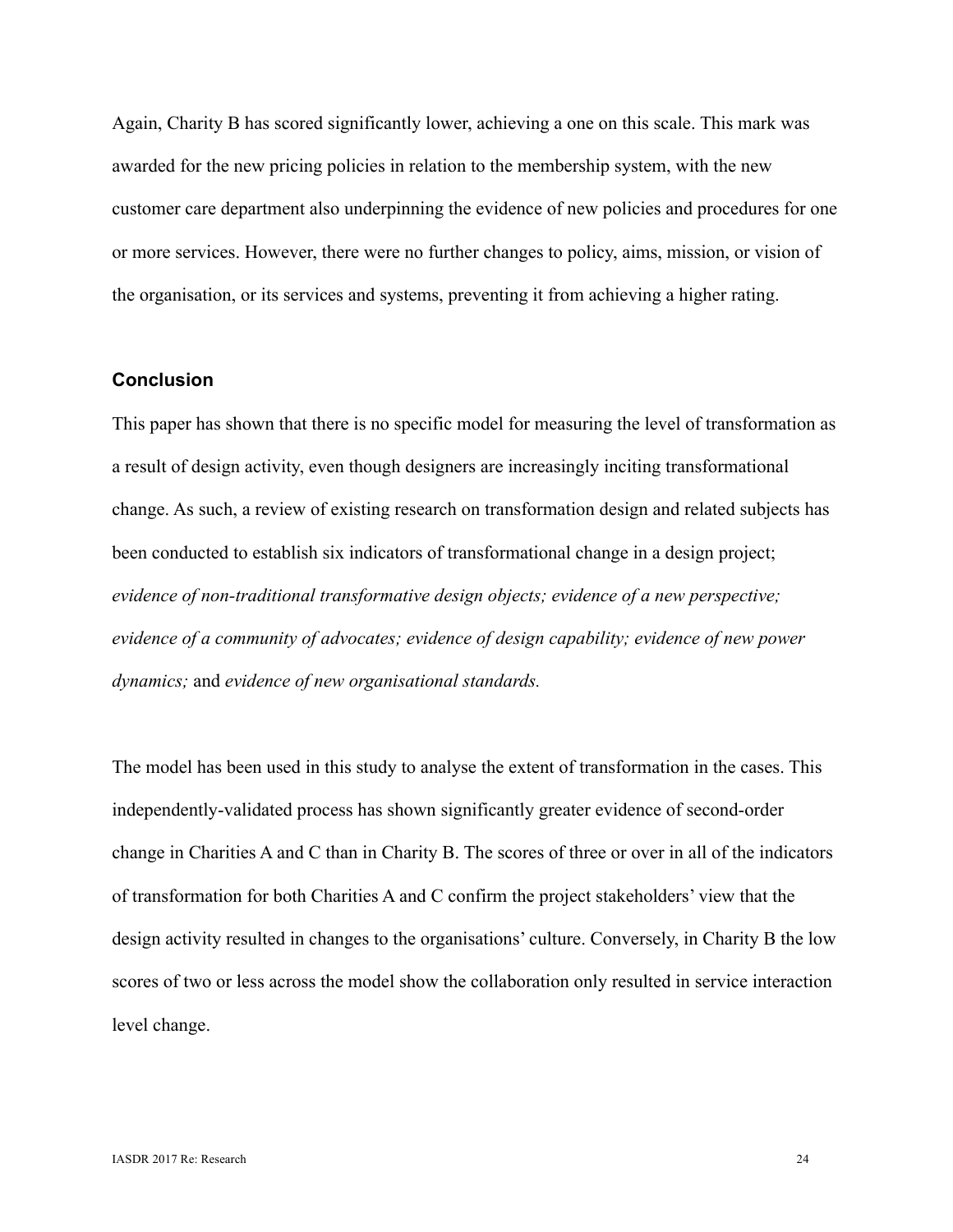The six indicators model builds on those offered by Burns *et al*. (2006) and Sangiorgi (2011) to suggest how design projects could be evaluated to establish if they have resulted in a transformation, regardless of whether they have been set-up with that intention. Whilst this paper, nor the model, interrogate why those disparities in scores exist, it does highlight patterns (such as evidence of new perspectives being higher in all three charities) that can be used to begin to consider these.

This model is proposed as a first step in establishing a way in which the Service Design

community could examine the outcomes of DfS projects in the future. However, further research

is needed to understand the applicability of the indicators to other projects and how the model

could support work within these contexts.

# **References**

- Bartunek, J., & Moch, M. (1987). First-Order, Second-Order, and Third-Order Change and Organization Development Interventions: A Cognitive Approach. *The Journal of Applied Behavioral Science*, *23*(4), 483–500.
- Bate, P., & Robert, G. (2007). *Bringing User Experience to Healthcare Improvement: The Concepts, Methods and Practices of Experience-based Design*. Oxford, England: Radcliffe Publishing.
- Billings, S. (2011). Dott's Legacy. In L. Relph-Knight (Ed.), *Common Sense: New thinking at the intersection of change* (pp. 22–25). Cornwall: Design Week.
- Blyth, S., & Kimbell, L. (2011). *Design Thinking and the Big Society : From solving personal troubles to designing social problems*. London: Acant and Taylor Haig. Retrieved from http://taylor-

haig.agincourt.radiatecms.com/assets/taylorhaig\_designthinkingandthebigsociety.pdf Brown, T. (2009). *Change by Design: How Design Thinking Transforms Organizations and* 

- *Inspires Innovation*. *Director 00123242* (Vol. 31). New York City, USA: Harper Business.
- Burns, C., Cottam, H., Vanstone, C., & Winhall, J. (2006). *RED paper 02: Transformation Design*. *Design* (Vol. 44). London: Design Council.
- Denis, J.-L., Davies, H., Ferlie, E., & Fitzgerald, L. (2011). *Assessing initiatives to transform healthcare systems: Lessons for the Canadian healthcare system*. Retrieved from http://www.cfhi-fcass.ca/SearchResultsNews/11-07-21/c70d5dc2-98b6-43cb-b735 e03144d0cf7a.aspx
- Design Commission. (2013). *Restarting Britain 2: Design and public services*. London.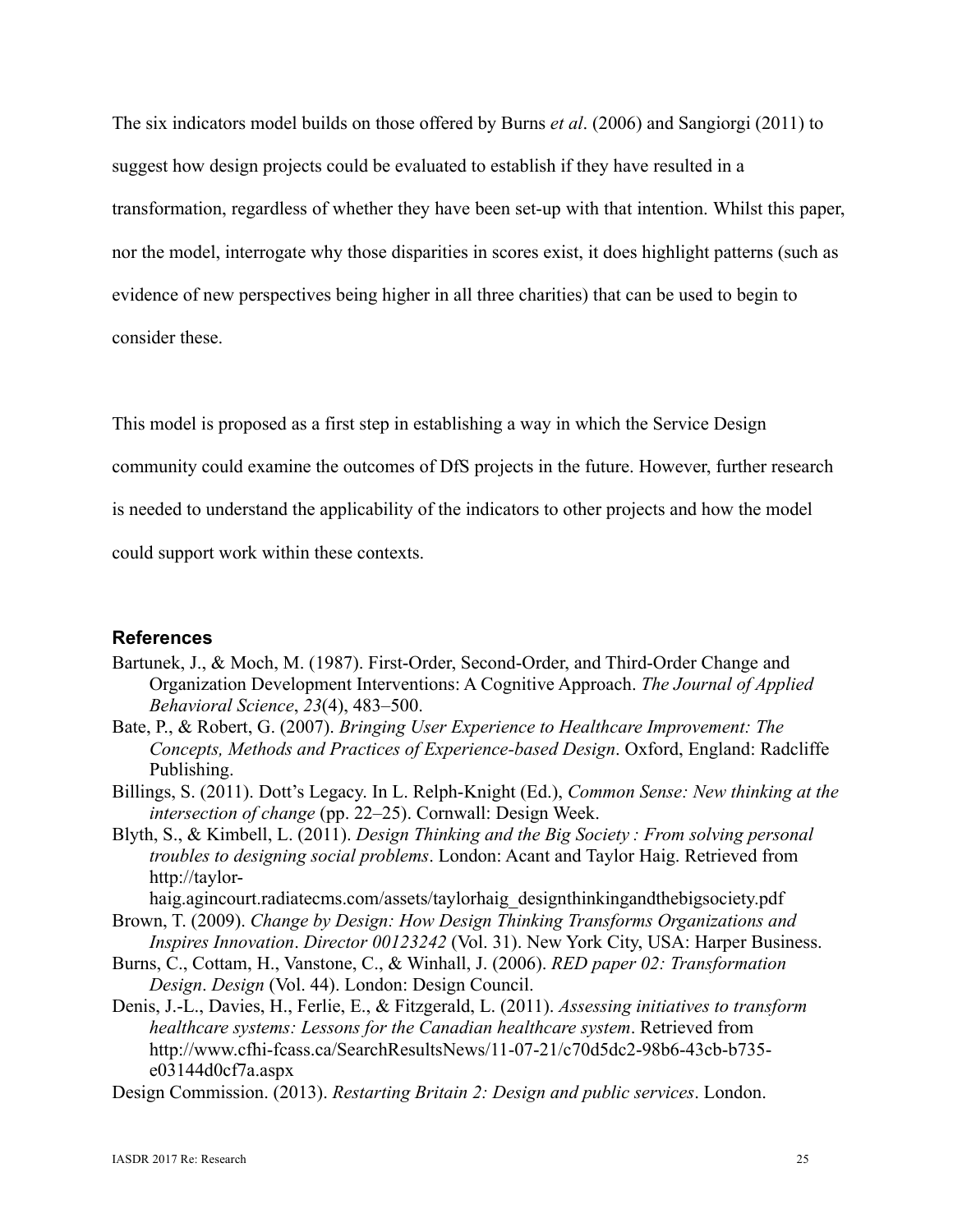Retrieved from

http://www.policyconnect.org.uk/apdig/sites/site\_apdig/files/report/164/fieldreportdownload /designcommissionreport-restartingbritain2-designpublicservices.pdf

- Design Council. (2010). *Public Services by Design*. London: Design Council.
- Edvardsson, B., Gustafsson, A., & Roos, I. (2006). Service portraits in service research: A critical review. *International Journal of Service Industry Management*, *16*(1), 107–121.
- English, S. (2006). Design thinking Value Innovation Deductive reason and the designers choice. In K. Friedman, T. Love, E. Corte-Real, & C. Rust (Eds.), *Proceedings of the 3rd Design Research Society Conference* (pp. 1–10). Lisbon: IADE.
- European Commission. (2009). *Challenges for EU support to innovation in services - Fostering new markets and jobs through innovation*. Luxembourg. Retrieved from http://ec.europa.eu/enterprise/policies/innovation/files/swd\_services.pdf
- Gloppen, J. (2011). The Strategic Use of Service Design for Leaders in Service Organizations. *FORMakademisk*, *4*(2), 3–25.
- Greenwood, R., & Hinings, C. (1996). Understanding radical organizational change: Bringing together the old and the new institutionalism. *Academy of Management Review*, *21*(4), 1022–1054.
- Holmlid, S. (2007). Interaction Design and Service Design: Expanding a Comparison of Design Disciplines. In *Proceedings of the Nordes 2007 Design Inquiries*. Stockholm, Sweden: University of Arts, Crafts and Design. Retrieved from http://www.nordes.org/opj/index.php/n13/article/view/157/140
- Innovation Unit. (2014). Our story. Retrieved August 9, 2014, from http://innovationunit.org/ourstory
- Junginger, S. (2006). *Change in the making: Organizational change through human-centered product development*. *ProQuest Dissertations and Theses*. Carnegie Mellon.
- Junginger, S., & Sangiorgi, D. (2009). Service Design and Organizational Change : Bridging the Gap Between Rigour and Relevance. In *Proceedings of the 3rd IASDR Conference on Design Research* (pp. 4339–4348). Seoul, South Korea: Korean Society of Design Science.
- Kimbell, L. (2011). Designing for service as one way of designing services. *International Journal of Design*, *5*(2), 41–52.
- Levy, A. (1986). Second-order planned change. *Organizational Dynamics*, *15*(1), 5–20.
- Lievesley, M., & Yee, J. (2011). Valuing Service Design: Lessons from SROI. In *Proceedings of the Design Research Society Conference 2012*.
- Manzini, E. (2010). Design for Social Innovation: Creative Communities and Design-Oriented Networks. *SEE Bulletin*, (3), 3–5.
- Manzini, E. (2011). Introduction. In A. Meroni & D. Sangiorgi (Eds.), *Design for Services* (pp. 1–7). Adelshot: Gower Publishing.
- Ostrom, E. (1996). Crossing the great divide: coproduction, synergy, and development. *World Development*, *24*(6), 1073–1087.
- Rudnick, L., Miller, D., Kimbell, L., & Philipsen, G. (2010). Conference Report: Strategic Design and Public Policy. In *Proceedings of the Glen Cove Conference on Strategic Design and Public Policy*. New York City, USA: UNDIR. Retrieved from http://www.academia.edu/832839/Strategic\_Design\_and\_Public\_Policy\_- \_Conference\_Report
- Sangiorgi, D. (2011). Transformative Services and Transformation Design. *International Journal of Design*, *5*(1), 29–40.